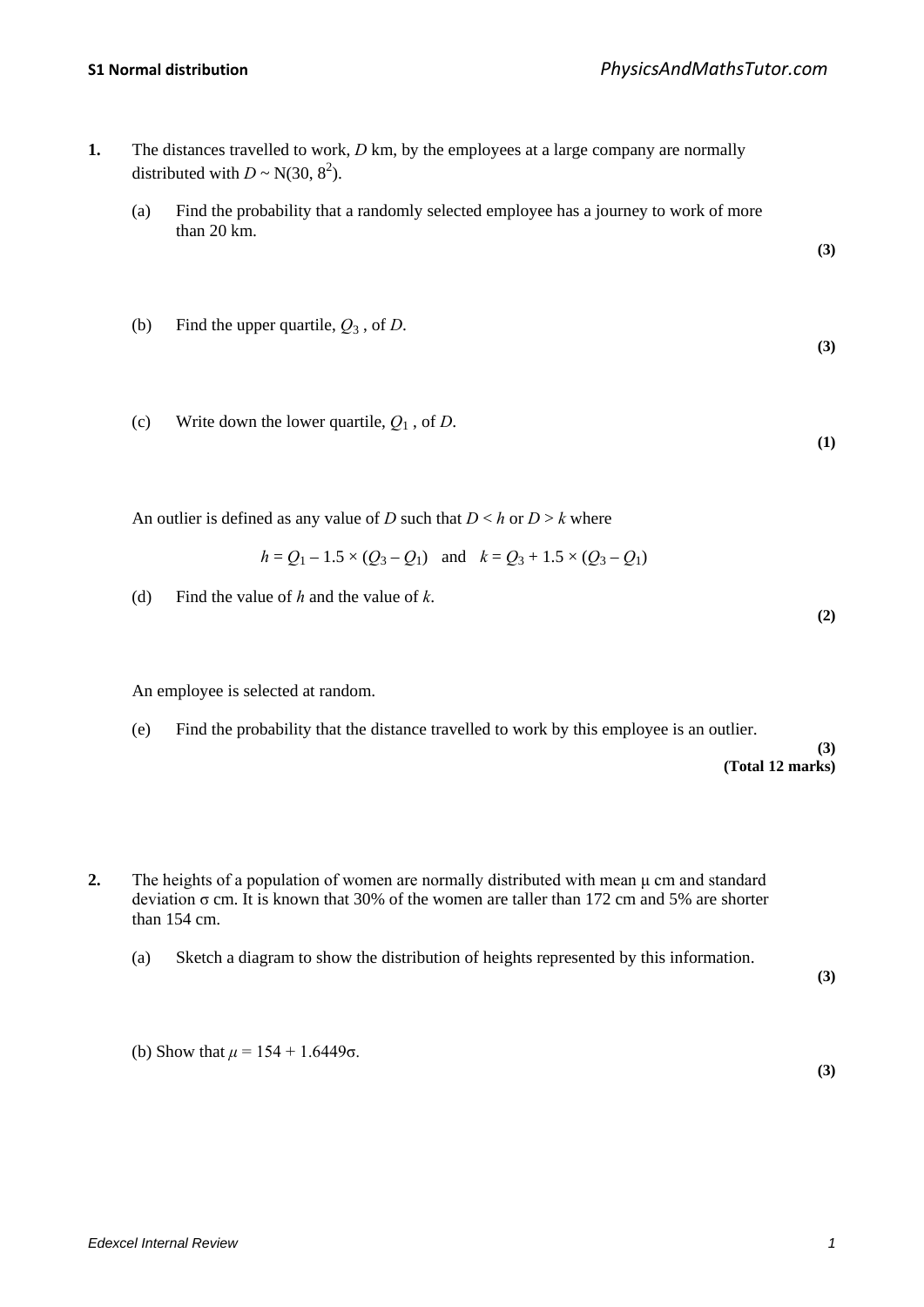| Obtain a second equation and hence find the value of $\mu$ and the value of $\sigma$ .<br>(4)                                                                 | (c)          |
|---------------------------------------------------------------------------------------------------------------------------------------------------------------|--------------|
| A woman is chosen at random from the population.                                                                                                              |              |
| Find the probability that she is taller than 160 cm.<br>(3)<br>(Total 13 marks)                                                                               | (d)          |
| The lifetimes of bulbs used in a lamp are normally distributed.<br>A company $X$ sells bulbs with a mean lifetime of 850 hours and a standard deviation of 50 | 3.<br>hours. |
| Find the probability of a bulb, from company $X$ , having a lifetime of less than 830 hours.<br>(3)                                                           | (a)          |
| In a box of 500 bulbs, from company $X$ , find the expected number having a lifetime of<br>less than 830 hours.<br>(2)                                        | (b)          |
| A rival company Y sells bulbs with a mean lifetime of 860 hours and 20% of these bulbs have a<br>lifetime of less than 818 hours.                             |              |
| Find the standard deviation of the lifetimes of bulbs from company Y.<br>(4)                                                                                  | (c)          |
| Both companies sell the bulbs for the same price.                                                                                                             |              |
| State which company you would recommend. Give reasons for your answer.<br>(2)<br>(Total 11 marks)                                                             | (d)          |

- **4.** The random variable *X* has a normal distribution with mean 30 and standard deviation 5.
	- (a) Find  $P(X < 39)$ .

**(2)**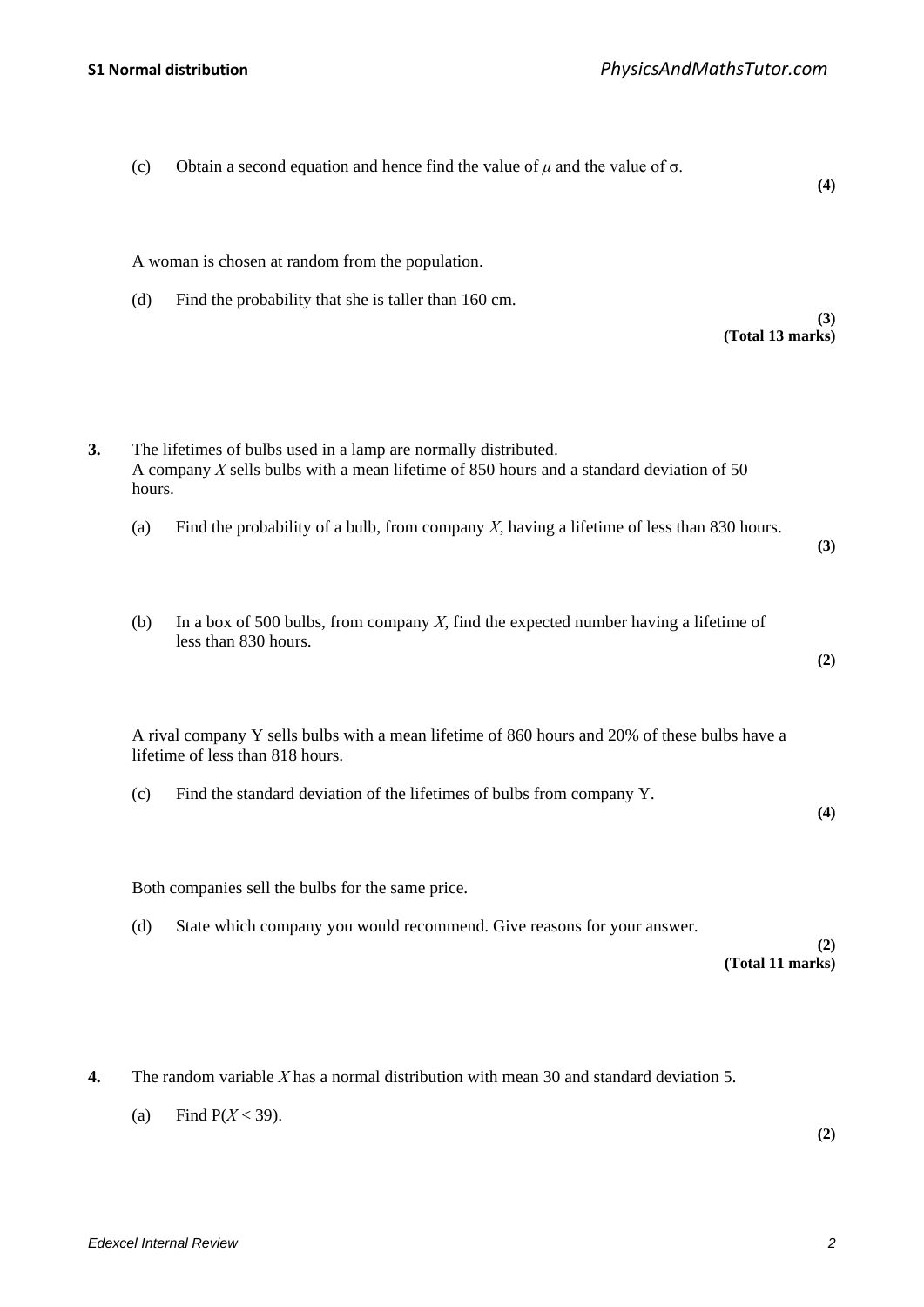|    | (b) | Find the value of d such that $P(X < d) = 0.1151$                                                                                                                     | (4) |
|----|-----|-----------------------------------------------------------------------------------------------------------------------------------------------------------------------|-----|
|    | (c) | Find the value of e such that $P(X > e) = 0.1151$                                                                                                                     | (2) |
|    | (d) | Find $P(d < X < e)$ .<br>(Total 10 marks)                                                                                                                             | (2) |
| 5. |     | A packing plant fills bags with cement. The weight $X$ kg of a bag of cement can be modelled by<br>a normal distribution with mean 50 kg and standard deviation 2 kg. |     |
|    | (a) | Find $P(X > 53)$ .                                                                                                                                                    | (3) |
|    | (b) | Find the weight that is exceeded by 99% of the bags.                                                                                                                  | (5) |
|    |     | Three bags are selected at random.                                                                                                                                    |     |
|    | (c) | Find the probability that two weigh more than 53 kg and one weighs less than 53 kg.<br>(Total 12 marks)                                                               | (4) |
| 6. |     | The weights of bags of popcorn are normally distributed with mean of 200 g and 60% of all<br>bags weighing between 190 g and 210 g.                                   |     |
|    | (a) | Write down the median weight of the bags of popcorn.                                                                                                                  | (1) |
|    | (b) | Find the standard deviation of the weights of the bags of popcorn.                                                                                                    | (5) |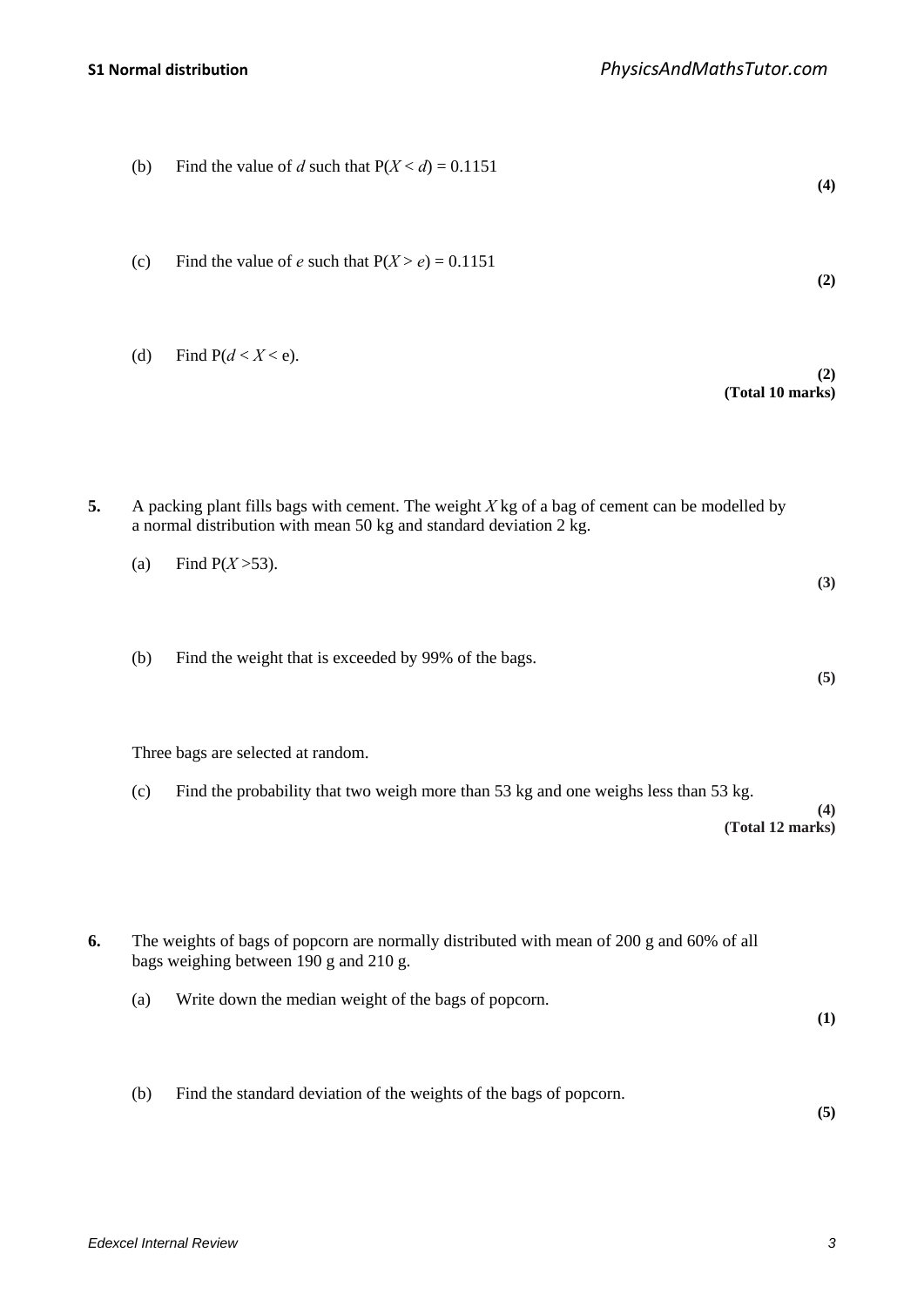A shopkeeper finds that customers will complain if their bag of popcorn weighs less than 180 g.

(c) Find the probability that a customer will complain.

**(3) (Total 9 marks)**

**(3)**

**(4)**

**(4)**

**(Total 7 marks)**

- **7.** The random variable *X* has a normal distribution with mean 20 and standard deviation 4.
	- (a) Find  $P(X > 25)$ .
	- (b) Find the value of *d* such that  $P(20 < X < d) = 0.4641$

- **8.** The measure of intelligence, IQ, of a group of students is assumed to be Normally distributed with mean 100 and standard deviation 15.
	- (a) Find the probability that a student selected at random has an IQ less than 91.

The probability that a randomly selected student has an IQ of at least  $100 + k$  is 0.2090.

(b) Find, to the nearest integer, the value of *k.*

**(6) (Total 10 marks)**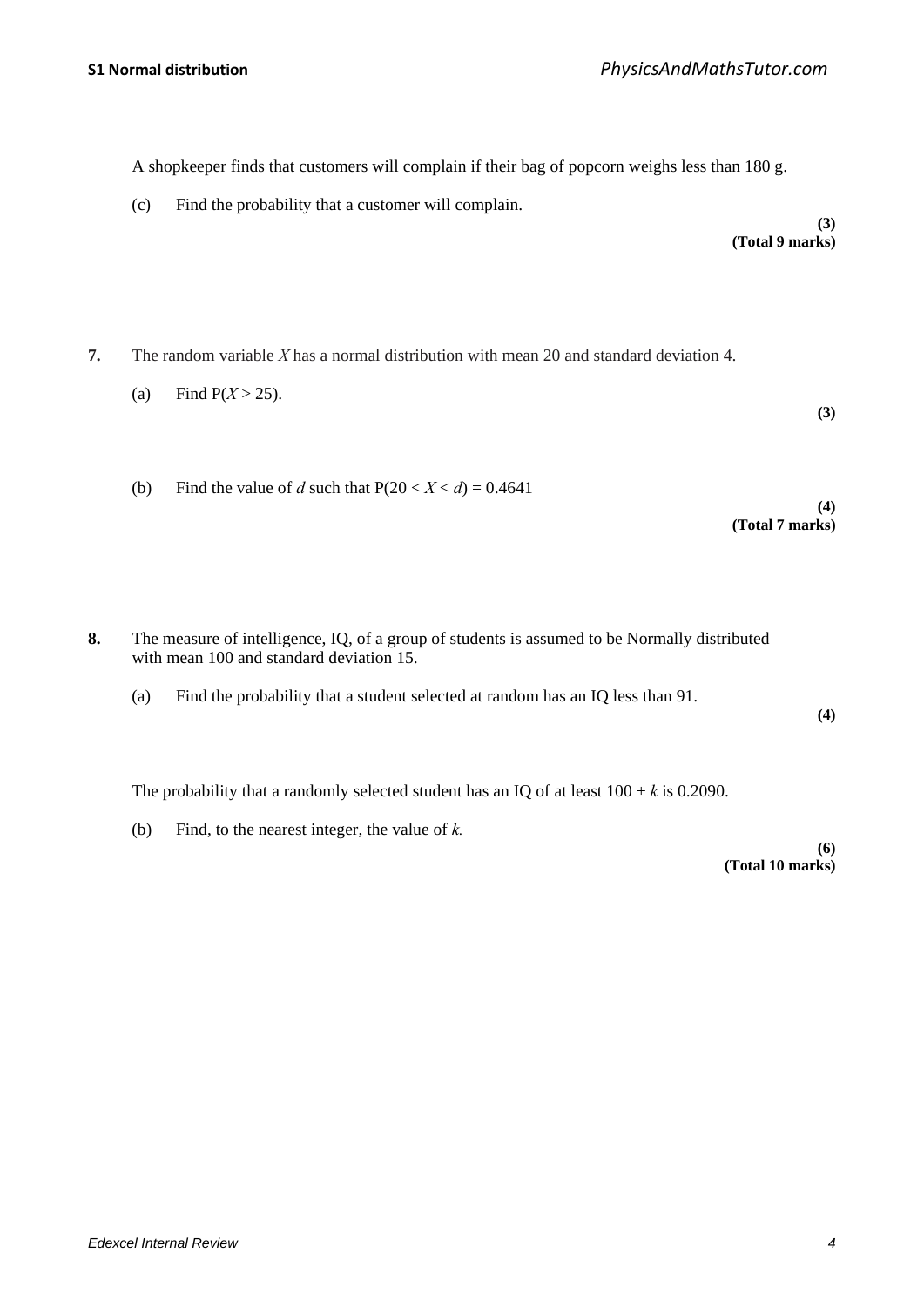| 9.  |                                                      | From experience a high-jumper knows that he can clear a height of at least 1.78 m once n 5<br>attempts. He also knows that he can clear a height of at least 1.65 m on 7 out of 10 attempts.                                                              |     |  |  |
|-----|------------------------------------------------------|-----------------------------------------------------------------------------------------------------------------------------------------------------------------------------------------------------------------------------------------------------------|-----|--|--|
|     |                                                      | Assuming that the heights the high-jumper can reach follow a Normal distribution,                                                                                                                                                                         |     |  |  |
|     | (a)                                                  | draw a sketch to illustrate the above information,                                                                                                                                                                                                        | (3) |  |  |
|     | (b)                                                  | find, to 3 decimal places, the mean and the standard deviation of the heights the<br>high-jumper can reach,                                                                                                                                               | (6) |  |  |
|     | (c)                                                  | calculate the probability that he can jump at least 1.74 m.<br>(Total 12 marks)                                                                                                                                                                           | (3) |  |  |
| 10. |                                                      | The heights of a group of athletes are modelled by a normal distribution with mean 180 cm and<br>standard deviation 5.2 cm. The weights of this group of athletes are modelled by a normal<br>distribution with mean 85 kg and standard deviation 7.1 kg. |     |  |  |
|     | Find the probability that a randomly chosen athlete, |                                                                                                                                                                                                                                                           |     |  |  |
|     | (a)                                                  | is taller than 188 cm,                                                                                                                                                                                                                                    | (3) |  |  |
|     | (b)                                                  | weighs less than 97 kg.                                                                                                                                                                                                                                   | (2) |  |  |
|     | (c)                                                  | Assuming that for these athletes height and weight are independent, find the probability<br>that a randomly chosen athlete is taller than 188 cm and weighs more than 97 kg.                                                                              | (3) |  |  |
|     | (d)                                                  | Comment on the assumption that height and weight are independent.                                                                                                                                                                                         |     |  |  |
|     |                                                      | (Total 9 marks)                                                                                                                                                                                                                                           | (1) |  |  |

**11.** A scientist found that the time taken, *M* minutes, to carry out an experiment can be modelled by a normal random variable with mean 155 minutes and standard deviation 3.5 minutes.

Find

(a)  $P(M > 160)$ .

**(3)**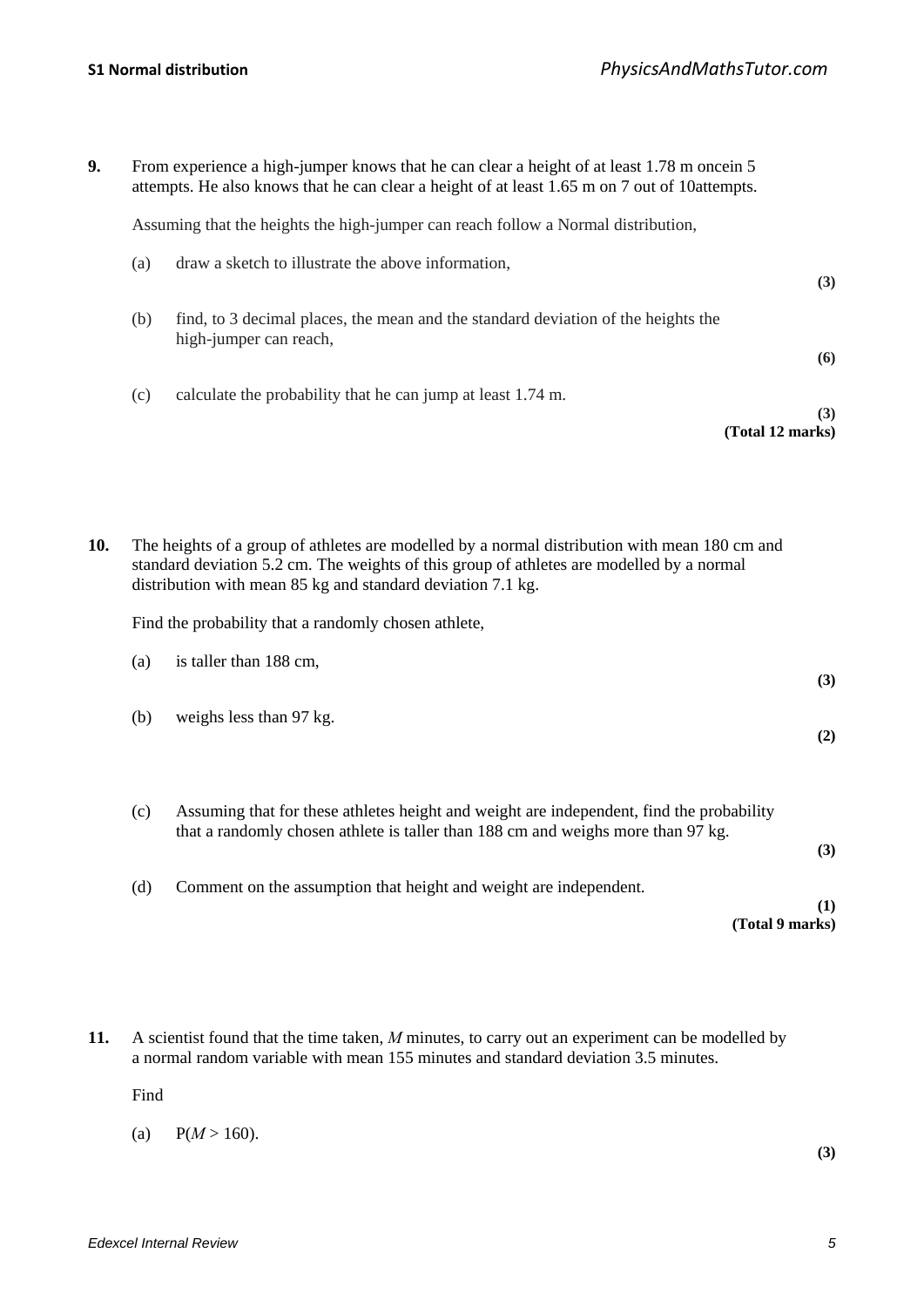(b) 
$$
P(150 \le M \le 157)
$$
. (4)

(c) the value of *m*, to 1 decimal place, such that  $P(M \le m) = 0.30$ .

**(4) (Total 11 marks)**

**12.** The random variable *X* is normally distributed with mean 79 and variance 144.

Find

$$
(a) \quad P(X < 70), \tag{3}
$$

(b)  $P(64 < X < 96)$ . **(3)**

It is known that  $P(79 - a \le X \le 79 + b) = 0.6463$ . This information is shown in the figure below.



Given that  $P(X \ge 79 + b) = 2P(X \le 79 - a)$ ,

(c) show that the area of the shaded region is 0.1179.

**(3)**

(d) Find the value of *b*.

**(4) (Total 13 marks)**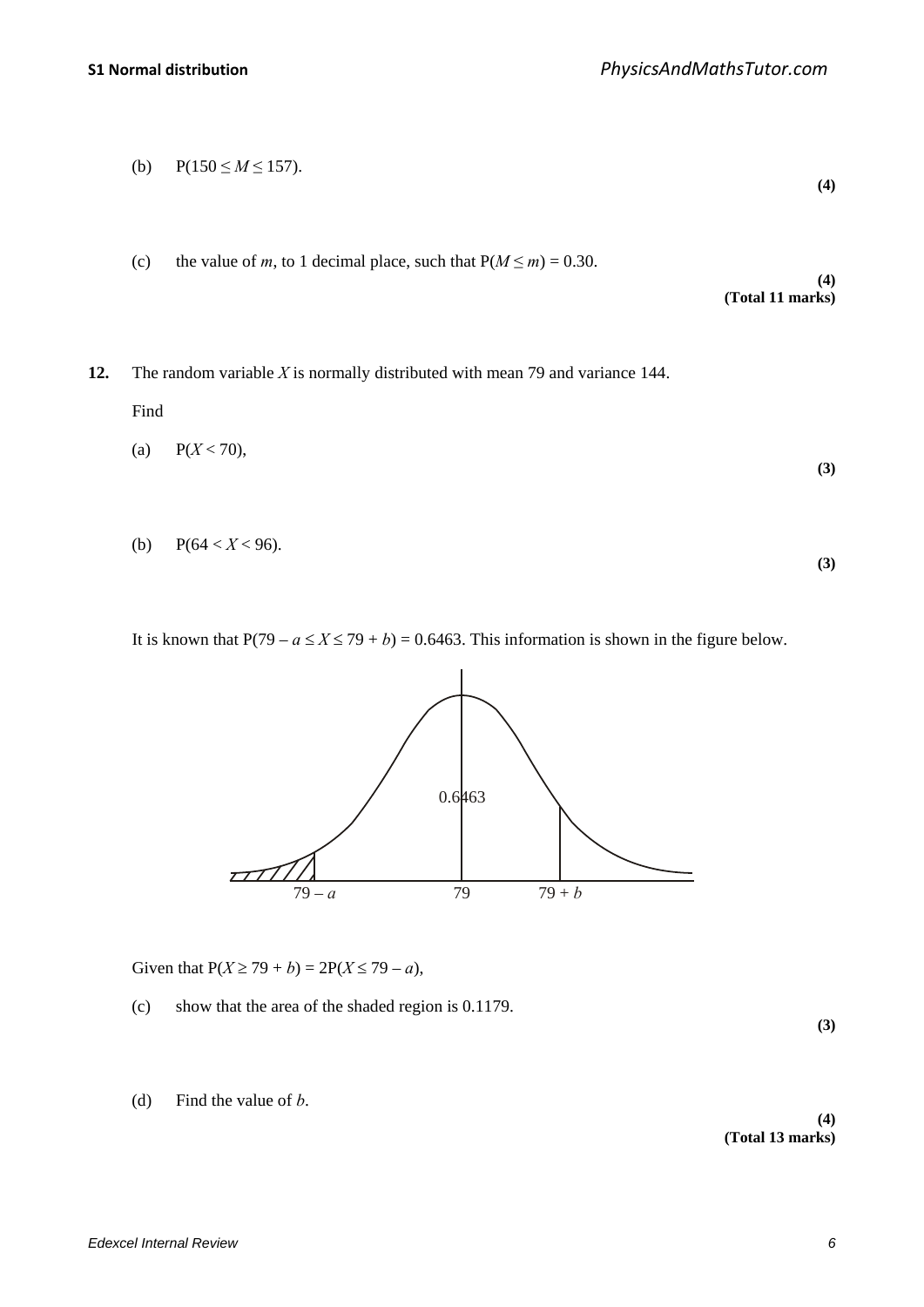**13.** The random variable  $X \sim N(\mu, \sigma^2)$ .

It is known that

 $P(X \le 66) = 0.0359$  and  $P(X \ge 81) = 0.1151$ .

(a) In the space below, give a clearly labelled sketch to represent these probabilities on a Normal curve.

**(1)**

**(8)**

- (b) (i) Show that the value of  $\sigma$  is 5.
	- (ii) Find the value of  $\mu$ .

(c) Find  $P(69 \le X \le 83)$ .

**(3) (Total 12 marks)**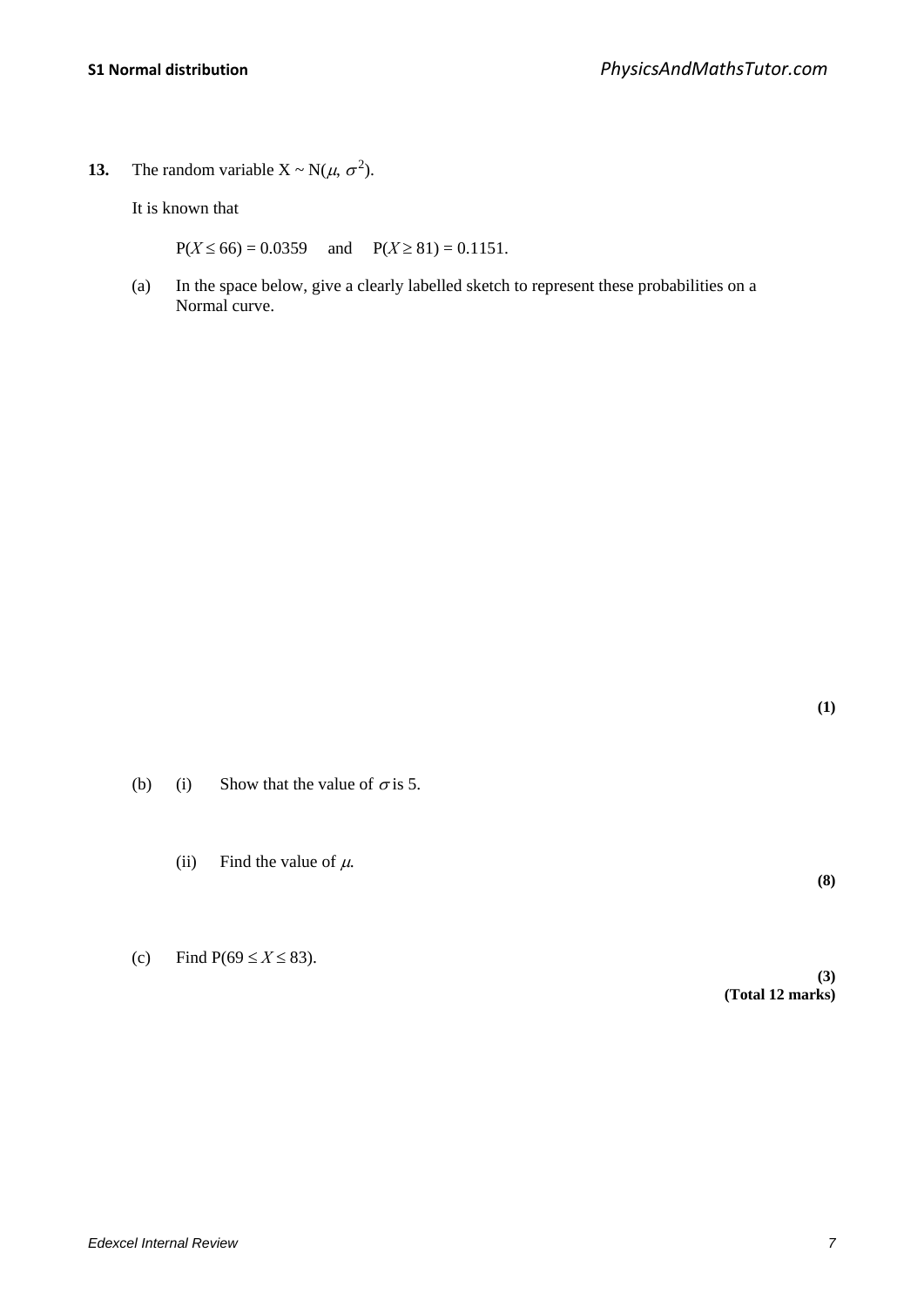**14.** Students in Mr Brawn's exercise class have to do press-ups and sit-ups. The number of press-ups *x* and the number of sit-ups *y* done by a random sample of 8 students are summarised below.

$$
\Sigma x = 272
$$
,  $\Sigma x^2 = 10 \text{ 164}$ ,  $\Sigma xy = 11 \text{ 222}$ ,  
 $\Sigma y = 320$ ,  $\Sigma y^2 = 13 \text{ 464}$ .

(a) Evaluate  $S_{xx}$ ,  $S_{yy}$  and  $S_{xy}$ .

**(4)**

**(3)**

**(2)**

**(4)**

**(3)**

- (b) Calculate, to 3 decimal places, the product moment correlation coefficient between *x* and *y*.
- (c) Give an interpretation of your coefficient.
- (d) Calculate the mean and the standard deviation of the number of press-ups done by these students.

Mr Brawn assumes that the number of press-ups that can be done by any student can be modelled by a normal distribution with mean  $\mu$  and standard deviation  $\sigma$ . Assuming that  $\mu$  and  $\sigma$  take the same values as those calculated in part (d),

- (e) find the value of *a* such that  $P(\mu a < X < \mu + a) = 0.95$ .
- (f) Comment on Mr Brawn's assumption of normality.

**(2) (Total 18 marks)**

- **15.** A health club lets members use, on each visit, its facilities for as long as they wish. The club's records suggest that the length of a visit can be modelled by a normal distribution with mean 90 minutes. Only 20% of members stay for more than 125 minutes.
	- (a) Find the standard deviation of the normal distribution.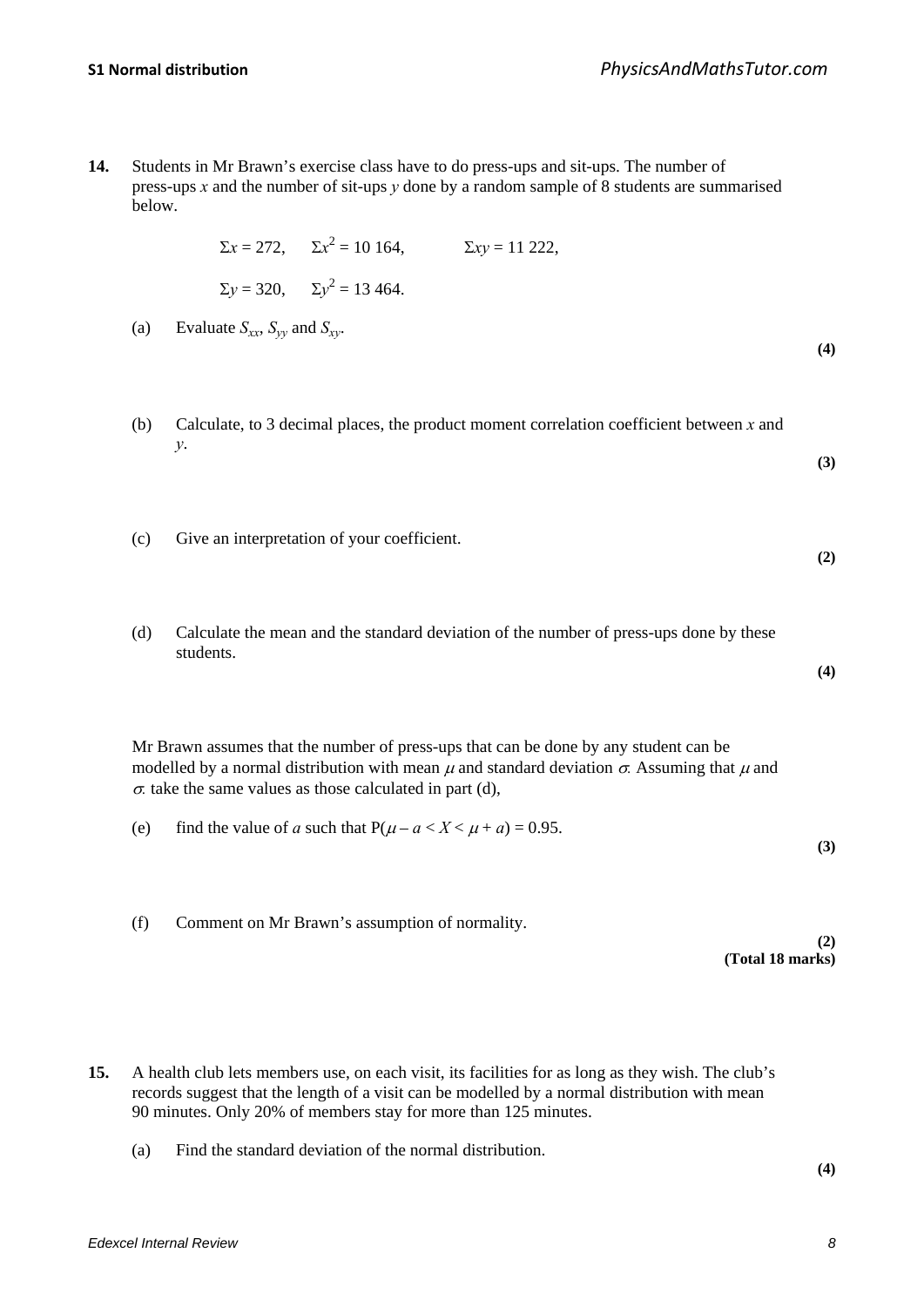(b) Find the probability that a visit lasts less than 25 minutes.

The club introduces a closing time of 10:00 pm. Tara arrives at the club at 8:00 pm.

(c) Explain whether or not this normal distribution is still a suitable model for the length of her visit.

> **(2) (Total 9 marks)**

**(3)**

**(3)**

- **16.** The random variable *X* is normally distributed with mean  $\mu$  and variance  $\sigma^2$ .
	- (*a*) Write down 3 properties of the distribution of *X*.

Given that  $\mu = 27$  and  $\sigma = 10$ 

(b) find  $P(26 < X < 28)$ .

**(4) (Total 7 marks)**

- **17.** Cooking sauces are sold in jars containing a stated weight of 500 g of sauce. The jars are filled by a machine. The actual weight of sauce in each jar is normally distributed with mean 505 g and standard deviation 10 g.
	- (a) (i) Find the probability of a jar containing less than the stated weight.
		- (ii) In a box of 30 jars, find the expected number of jars containing less than the stated weight.

**(5)**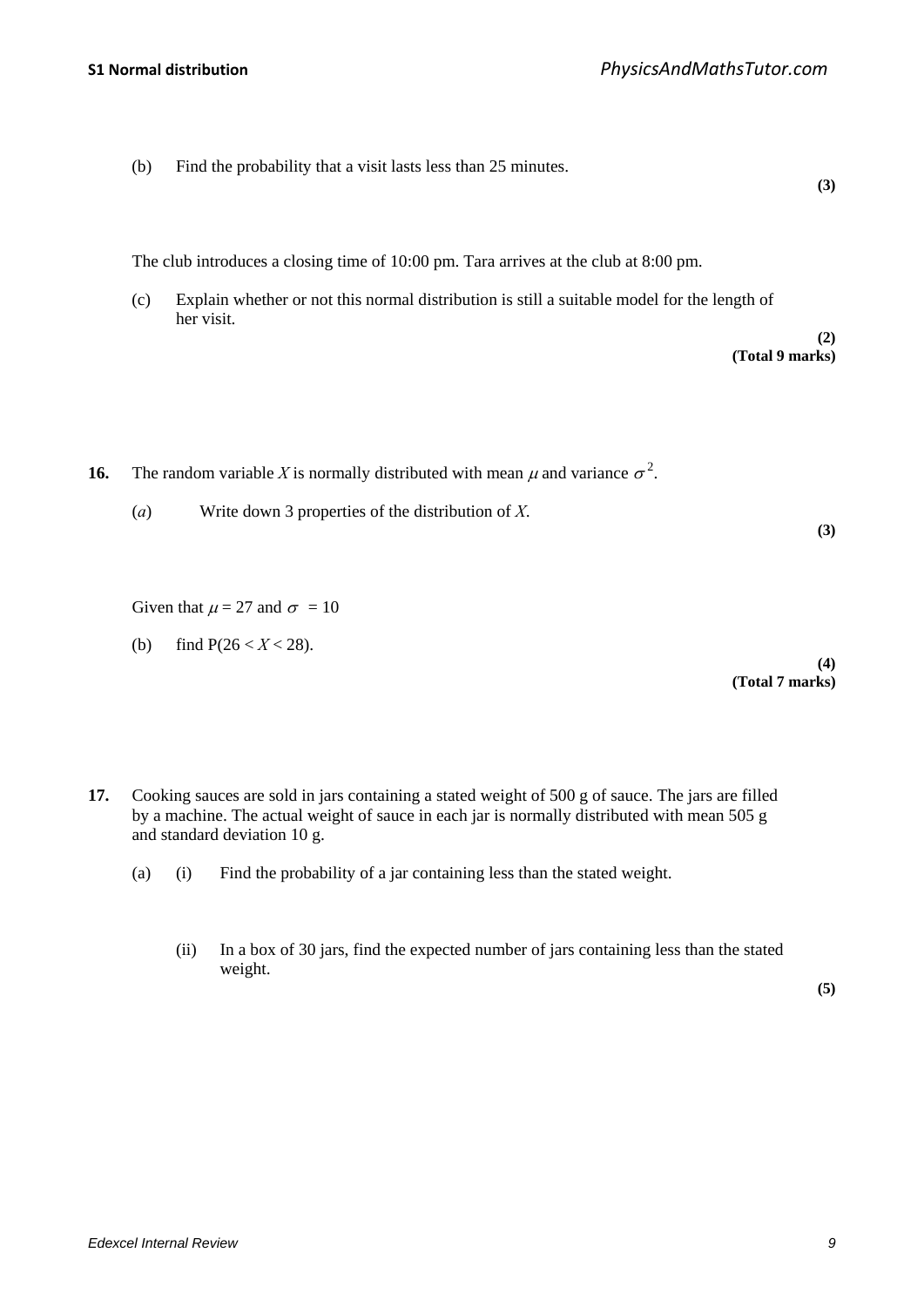The mean weight of sauce is changed so that 1% of the jars contain less than the stated weight. The standard deviation stays the same.

(b) Find the new mean weight of sauce.

#### **(4) (Total 9 marks)**

**18.** The lifetimes of batteries used for a computer game have a mean of 12 hours and a standard deviation of 3 hours. Battery lifetimes may be assumed to be normally distributed.

Find the lifetime, *t* hours, of a battery such that 1 battery in 5 will have a lifetime longer than *t*. **(Total 6 marks)**

- **19.** A drinks machine dispenses coffee into cups. A sign on the machine indicates that each cup contains 50 ml of coffee. The machine actually dispenses a mean amount of 55 ml per cup and 10% of the cups contain less than the amount stated on the sign. Assuming that the amount of coffee dispensed into each cup is normally distributed find
	- (a) the standard deviation of the amount of coffee dispensed per cup in ml,

(b) the percentage of cups that contain more than 61 ml.

Following complaints, the owners of the machine make adjustments. Only 2.5% of cups now contain less than 50 ml. The standard deviation of the amount dispensed is reduced to 3 ml.

Assuming that the amount of coffee dispensed is still normally distributed,

(c) find the new mean amount of coffee per cup.

**(4) (Total 11 marks)**

**(4)**

**(3)**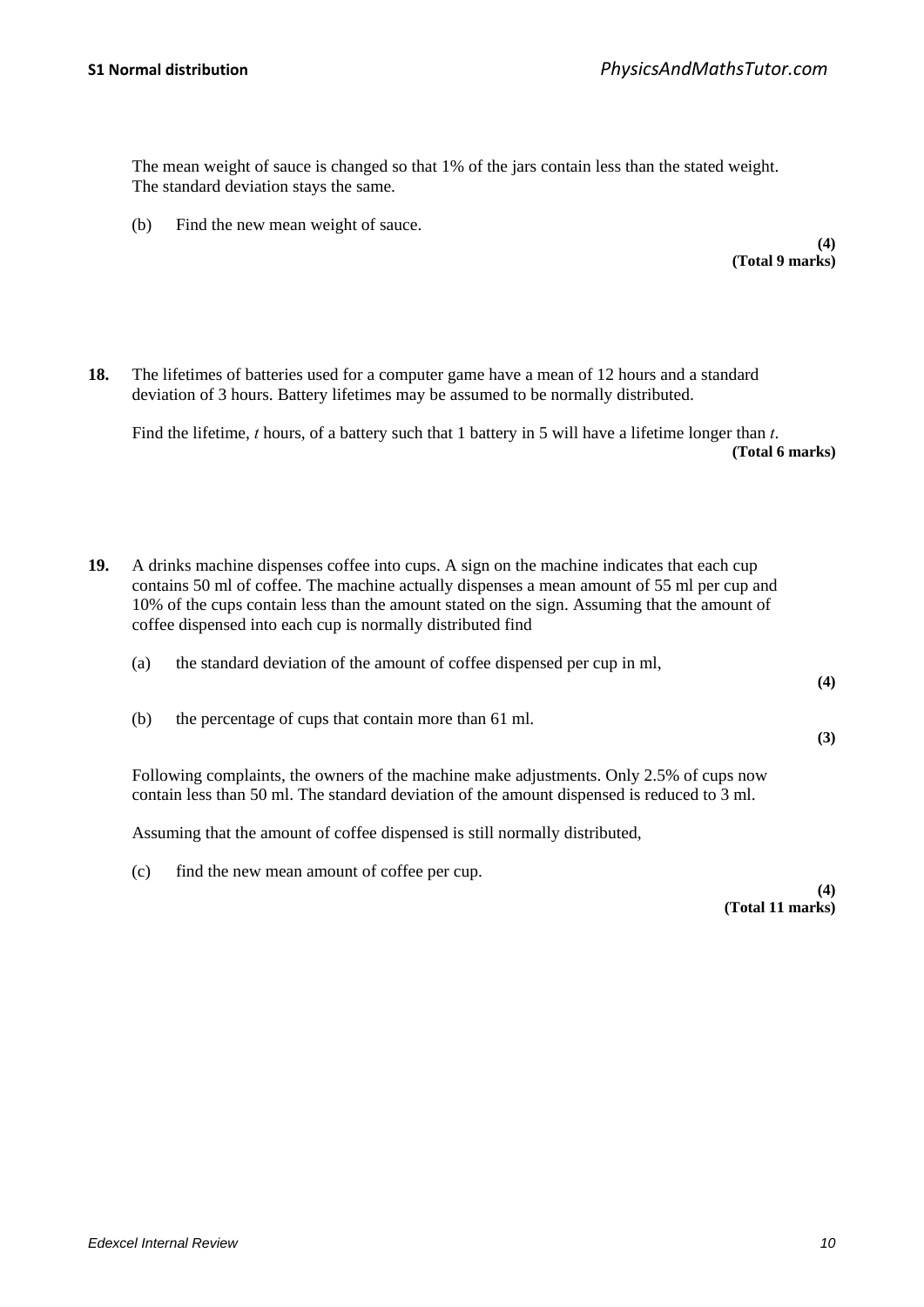**20.** The weight of coffee in glass jars labelled 100 g is normally distributed with mean 101.80 g and standard deviation 0.72 g. The weight of an empty glass jar is normally distributed with mean 260.00 g and standard deviation 5.45 g. The weight of a glass jar is independent of the weight of the coffee it contains.

Find the probability that a randomly selected jar weighs less than 266 g and contains less than 100 g of coffee. Give your answer to 2 significant figures.

**(Total 8 marks)**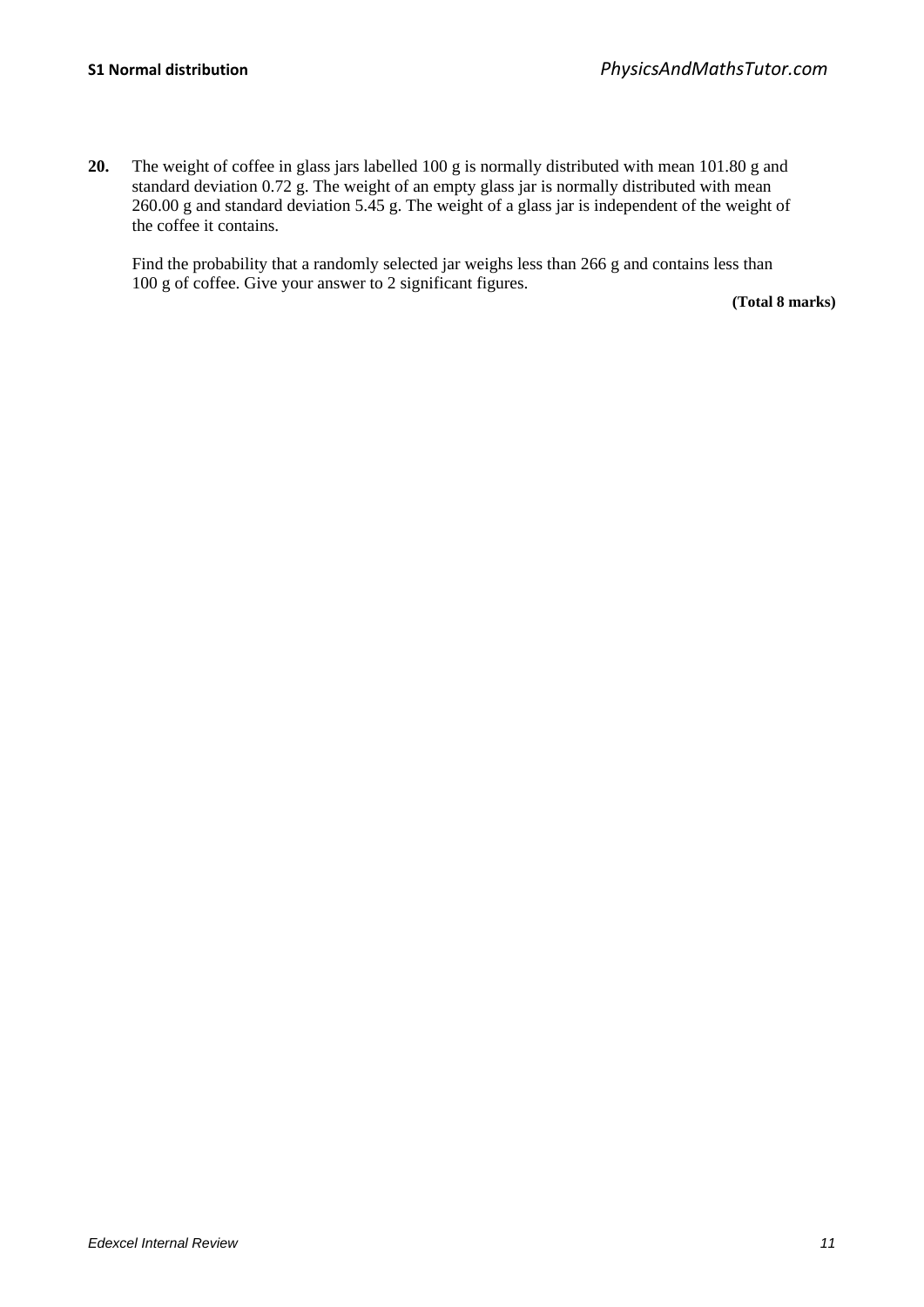1. (a) 
$$
P(D > 20) = P\left(Z > \frac{20 - 30}{8}\right)
$$
 M1

$$
= P(Z > -1.25) \tag{A1}
$$

$$
= 0.8944
$$
 **awrt 0.894 Al** 3

**Note**

M1 for an attempt to standardise 20 or 40 using 30 and 8.  $1<sup>st</sup>$  A1 for  $z = \pm 1.25$  $2<sup>nd</sup>$  A1 for awrt 0.894

(b) 
$$
P(D < Q_3) = 0.75
$$
 so  $\frac{Q_3 - 30}{8} = 0.67$  M1 B1

$$
Q_3 = \text{awrt } \underline{35.4} \qquad \qquad \text{A1} \qquad 3
$$

**Note**

M1 for 8  $\frac{Q_3 - 30}{2}$  = to a *z* value

M0for 0.7734 on RHS. B1 for  $(z \text{ value})$  between  $0.67 \sim 0.675$  seen. M1B0A1 for use of  $z = 0.68$  in correct expression with awrt 35.4

(c) 
$$
35.4 - 30 = 5.4
$$
 so  $Q_1 = 30 - 5.4 =$ awrt 24.6 B1ft 1

### **Note**

Follow through using their of quartile values.

| (d) $Q_3 - Q_1 = 10.8$ so $1.5(Q_3 - Q_1) = 16.2$ so $Q_1 - 16.2 = h$ |      |    |  |
|-----------------------------------------------------------------------|------|----|--|
| or $Q_3 + 16.2 = k$                                                   |      | M1 |  |
| $h=8.4$ to 8.6 and $k=51.4$ to 51.6                                   | both | Αl |  |

#### **Note**

M1 for an attempt to calculate 1.5(IQR) and attempt to add or subtract using one of the formulae given in the question – follow through their quartiles

(e) 
$$
2P(D > 51.6) = 2P(Z > 2.7)
$$
 M1  
= 2[1 – 0.9965] = awrt 0.007 M1 A1 3

### **Note**

1<sup>st</sup> M1 for attempting  $2P(D > \text{their } k)$  or  $(P(D > \text{their } k) + P(D < \text{their } h))$  $2<sup>nd</sup> M1$  for standardising their *h* or *k* (may have missed the 2) so allow for standardising  $P(D > 51.6)$  or  $P(D < 8.4)$ Require boths Ms to award A mark.

**[12]**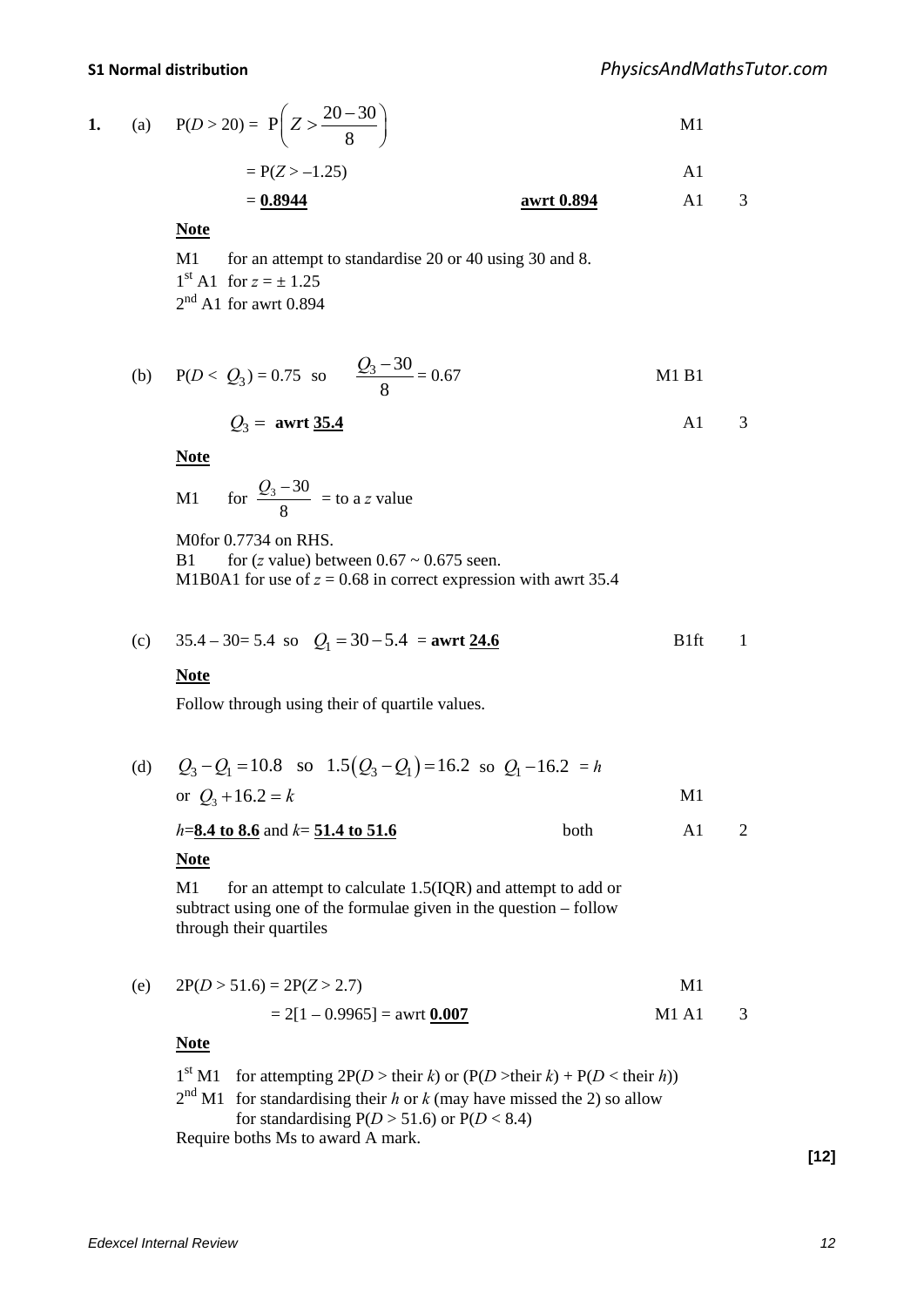# **2.** (a) 30%  $5%$ 154  $\mu$ 172 bell shaped, must have inflexions B1  $154.172$  on axis B1 5% and 30% B1 3 **Note**  $2<sup>nd</sup>$  B1 for 154 and 172 marked but 154 must be  $\lt \mu$  and  $172 > \mu$ . But  $\mu$  need not be marked. Allow for  $\frac{154-\mu}{\sigma}$  and  $\frac{172-\mu}{\sigma}$  marked on appropriate sides of the peak.  $3<sup>rd</sup> B1$  the 5% and 30% should be clearly indicated in the correct regions i.e. LH tail and RH tails. (b)  $P(X < 154) = 0.05$  M1  $\frac{154-\mu}{\sigma} = -1.6449$  or  $\frac{\mu-154}{\sigma} = 1.6449$  B1  $\mu = 154 + 1.6449\sigma$  \* \* given \* \* A1 cso 3 **Note** M1 for  $\pm \frac{(154 - \mu)}{\sigma} = z$  value (z must be recognizable e.g. 1.64, 1.65, 1.96 but NOT 0.5199 etc) B1 for  $\pm$  1.6449 seen in a line before the final answer. A1cso for no incorrect statements (in  $\mu$ ,  $\sigma$ ) equating a z value and a probability or incorrect signs e.g.  $\frac{154-\mu}{\sigma}$  =0.05 or  $\frac{154-\mu}{\sigma}$  =1.6449 or P(Z  $\lt \frac{\mu-154}{\sigma}$ ) =1.6449 (c) 172 –*μ* = 0.5244*σ* or  $\frac{172 - \mu}{\sigma} = 0.5244$ (allow  $z = 0.52$  or better here but must be in an equation) B1

Solving gives  $\sigma = 8.2976075$  (awrt 8.30) and *μ* =167.64873 (**awrt 168**) M1 A1 A1 4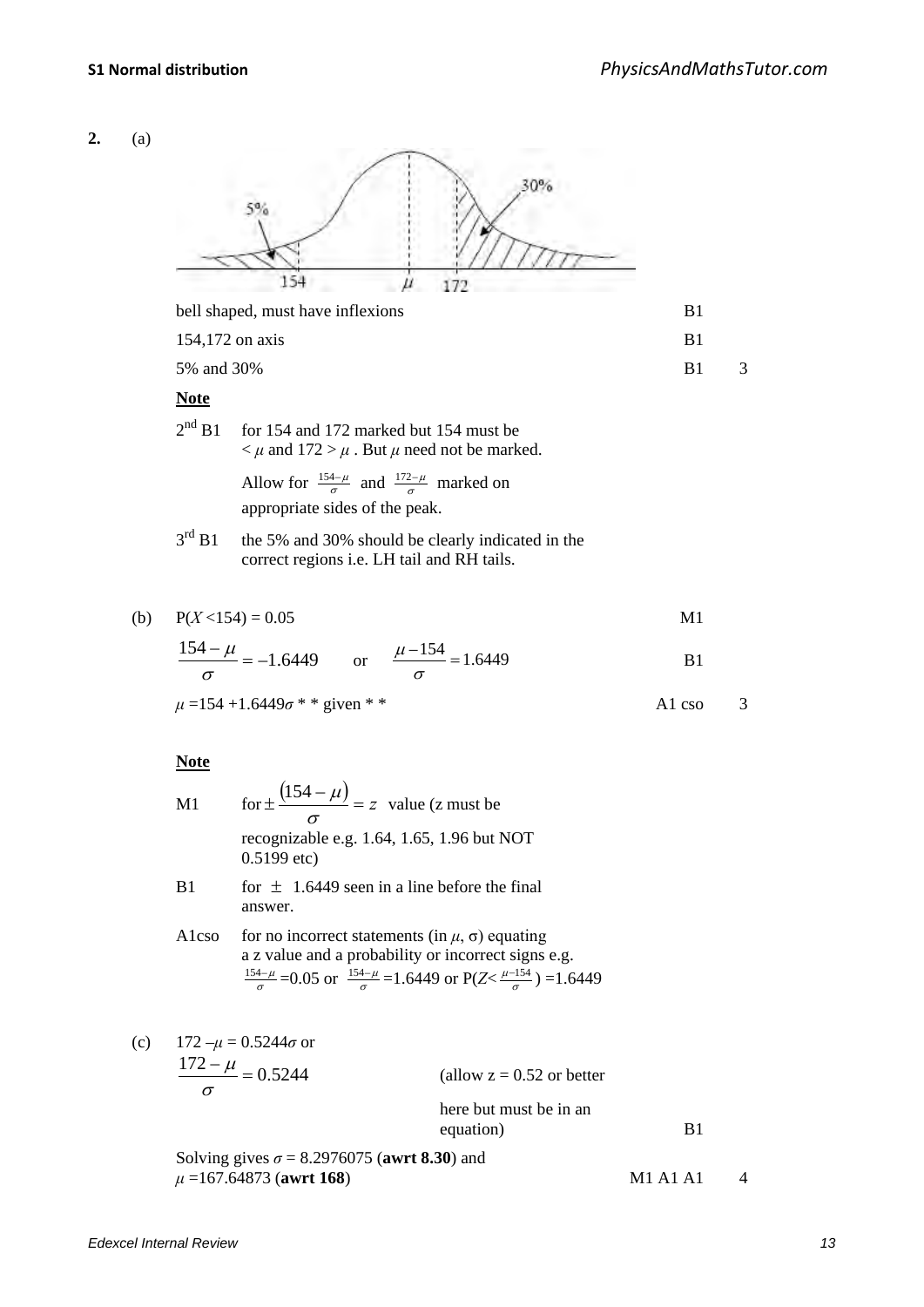# **Note**

| B1 | for a correct 2 <sup>nd</sup> equation (NB 172 - $\mu$ ) |
|----|----------------------------------------------------------|
|    | $= 0.525\sigma$ is B0, since z is incorrect)             |

- M1 for solving their two linear equations leading to  $\mu = \dots$  or  $\sigma = \dots$
- $1^{\text{st}}$  A1 for  $\sigma$  = awrt 8.30,  $2^{\text{nd}}$  A1 for  $\mu$  = awrt 168 [NB the 168 can come from false working.

 These A marks require use of correct equation from (b), and a z value for " $0.5244$ " in (c)]

NB use of  $z = 0.52$  will typically get  $\sigma = 8.31$ and  $\mu = 167.67...$  and score B1M1A0A1

 No working and both correct scores 4/4, only one correct scores 0/4

 Provided the M1 is scored the A1s can be scored even with B0 (e.g. for  $z = 0.525$ )

(d) P(Taller than 160cm) = 
$$
P\left(Z > \frac{160 - \mu}{\sigma}\right)
$$
 M1

$$
= P(Z < 0.9217994)
$$
 B1  
= 0.8212 **awrt 0.82** A1 3

#### **Note**

| M1 | for attempt to standardise with 160, their<br>$\mu$ and their $\sigma$ (> 0). Even allow with symbols<br>$\mu$ and $\sigma$ . |
|----|-------------------------------------------------------------------------------------------------------------------------------|
| B1 | for $z =$ awrt $\pm 0.92$                                                                                                     |
|    | No working and a correct answer can score<br>3/3 provided $\sigma$ and $\mu$ are correct to 2sf.                              |

**[13]**

**3.** (a) Let the random variable *X* be the lifetime in hours of bulb

$$
P(X < 830) = P(Z < \frac{\pm (830 - 850)}{50})
$$
\nStandardising with  
\n
$$
850 \text{ and } 50
$$
\n
$$
= 1 - P(Z < 0.4)
$$
\n
$$
= 1 - 0.6554
$$
\n
$$
= 0.3446 \text{ or } 0.344578 \text{ by}
$$
\n
$$
= 0.3446 \text{ or } 0.344578 \text{ by}
$$
\n
$$
P(X < 830) = P(Z < -0.4)
$$
\n
$$
= 1 - P(Z < 0.4)
$$
\n
$$
= 1 - 0.6554
$$
\n
$$
= 0.3446 \text{ or } 0.344578 \text{ by}
$$
\n
$$
= 0.3446 \text{ or } 0.345
$$
\n
$$
= 0.3446 \text{ or } 0.345
$$
\n
$$
= 0.3446 \text{ or } 0.345
$$
\n
$$
= 0.3446 \text{ or } 0.345
$$
\n
$$
= 0.3446 \text{ or } 0.345
$$
\n
$$
= 0.3446 \text{ or } 0.345
$$
\n
$$
= 0.3446 \text{ or } 0.345
$$
\n
$$
= 0.3446 \text{ or } 0.345
$$
\n
$$
= 0.3446 \text{ or } 0.345
$$

If  $1-z$  used e.g.  $1 - 0.4 = 0.6$  then award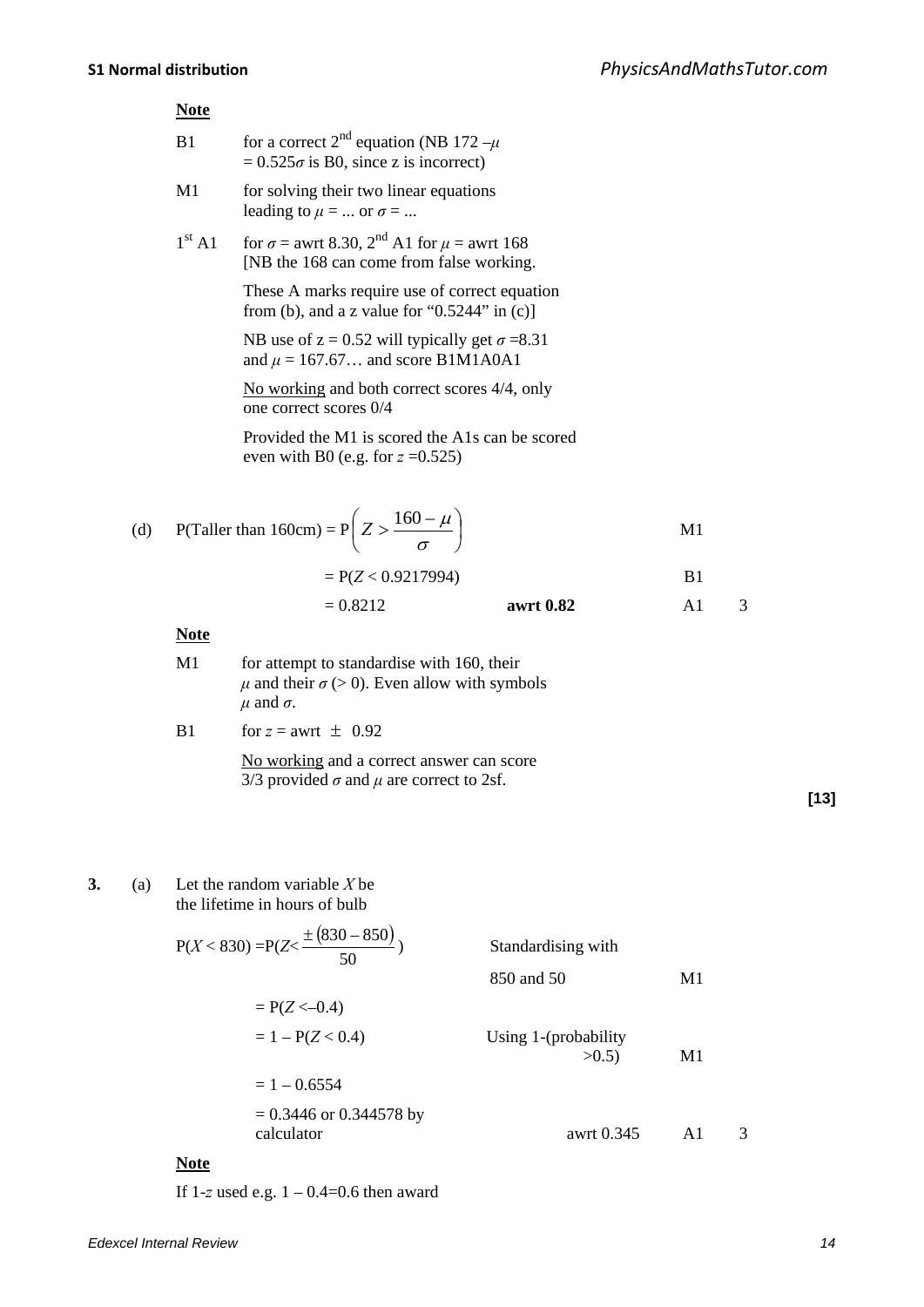second M0

| (b) $0.3446 \times 500$ | Their (a) $\times$ 500 | M1 |  |
|-------------------------|------------------------|----|--|
| $= 172.3$               | Accept 172.3 or        |    |  |
|                         | 172 or 173             |    |  |

| (c) | Standardise with 860 and $\sigma$ and equate<br>to z value $\frac{\pm (818 - 860)}{2} = z$ value                                  |                 | M1             |                |
|-----|-----------------------------------------------------------------------------------------------------------------------------------|-----------------|----------------|----------------|
|     | $\frac{818-860}{\sigma} = -0.84(16) \text{ or } \frac{860-818}{\sigma} = 0.84(16)$<br>or $\frac{902-860}{2}$ = 0.84(16) or equiv. |                 | A <sub>1</sub> |                |
|     | $\sigma = 49.9$                                                                                                                   | $\pm 0.8416(2)$ | B1             |                |
|     |                                                                                                                                   | 50 or awrt 49.9 | A <sub>1</sub> | $\overline{4}$ |
|     | <b>Note</b>                                                                                                                       |                 |                |                |
|     | M1 can be implied by correct line 2                                                                                               |                 |                |                |
|     | A1 for completely correct statement or<br>equivalent.                                                                             |                 |                |                |
|     | Award B1 if $0.8416(2)$ seen                                                                                                      |                 |                |                |
|     | Do not award final A1 if any errors in<br>solution e.g. negative sign lost.                                                       |                 |                |                |
| (d) | Company $Y$ as the <i>mean</i> is greater for $Y$ .                                                                               | both            | B1             |                |
|     | $\mathbf{m}$ i $\ell$ is a set of $\mathbf{m}$                                                                                    |                 |                |                |

They have (approximately) the same **standard deviation** or **sd** B1 2

# **Note**

Must use statistical terms as underlined.

4. (a) 
$$
P(X < 39) = P\left(Z < \frac{39 - 30}{5}\right)
$$
  
=  $P(Z < 1.8) = \frac{0.9641}{}$  (allow a wrt 0.964) A1 2

**Note**

M1 for standardising with 
$$
\sigma
$$
,  $z = \pm \frac{39 - 30}{5}$  is OK  
\nA1 for 0.9641 or awrt 0.964 but if they go on to calculate 1 – 0.9641  
\nthey get M1A0

**[11]**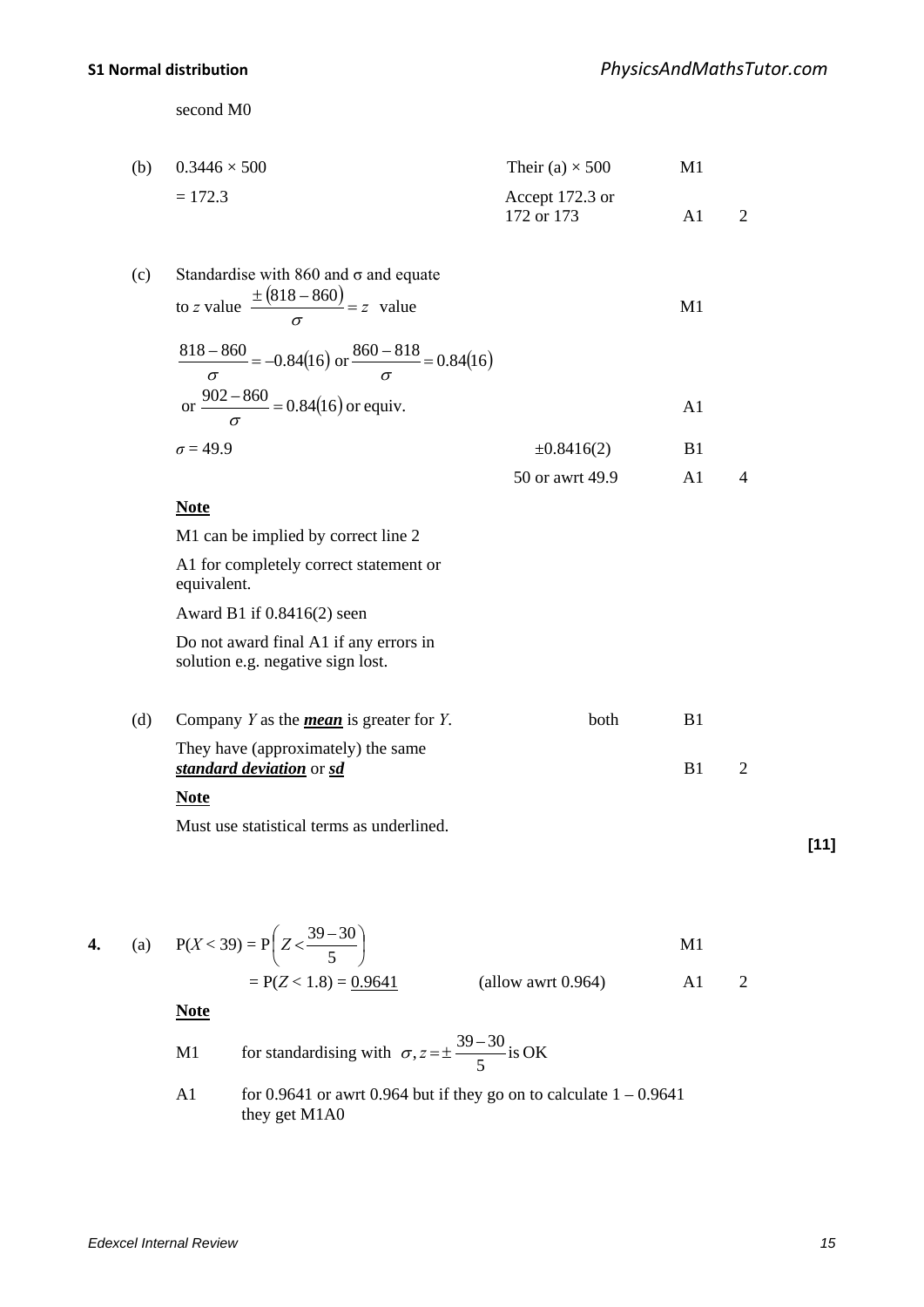(b) 
$$
P(X < d) = P\left(Z < \frac{d - 30}{5}\right) = 0.1151
$$
  
\n $1 - 0.1151 = 0.8849$   
\n $\Rightarrow z = -1.2$  (allow  $\pm 1.2$ )  
\n $\therefore \frac{d - 30}{50} = -1.2$   
\n $\frac{d = 24}{4}$   $\frac{d = 24}{4}$ 

# **Note**

- $1<sup>st</sup> M1$  for attempting 1– 0.1151. Must be seen in (b) in connection with finding *d*
- B1 for  $z = \pm 1.2$ . They must state  $z = \pm 1.2$  or imply it is a z value by its use. This mark is only available in part (b).

$$
2nd M1
$$
 for  $\left(\frac{d-30}{5}\right)$  = their negative z value (or equivalent)

(c) 
$$
P(X > e) = 0.1151
$$
 so  $e = \mu + (\mu - \text{their } d)$  or  $\frac{e - 30}{5} = 1.2$  or  $-\text{their } z$  M1  
 $e = 36$  A1 2

### **Note**

M1 for a full method to find *e*. If they used  $z = 1.2$  in (b) they can get M1 for  $z = \pm 1.2$  here If they use symmetry about the mean  $\mu$  +  $(\mu - \text{their } d)$  then ft their d for M1 Must explicitly see the method used unless the answer is correct.

| (d) | $P(d < X < e) = 1 - 2 \times 0.1151$ |            |  |  |  |
|-----|--------------------------------------|------------|--|--|--|
|     | $= 0.7698$                           | AWRT 0.770 |  |  |  |

# **Note**

M1 for a complete method or use of a correct expression e.g. "their 0.8849" – 0.1151 <u>or</u> **If their** *d* **< their** *e* using their values with  $P(X < e)$  $-P(X < d)$  If their  $d \ge$  their *e* then they can only score from an argument like  $1 - 2x0.1151$  A negative probability or probability  $> 1$  for part (d) scores M0A0

**[10]**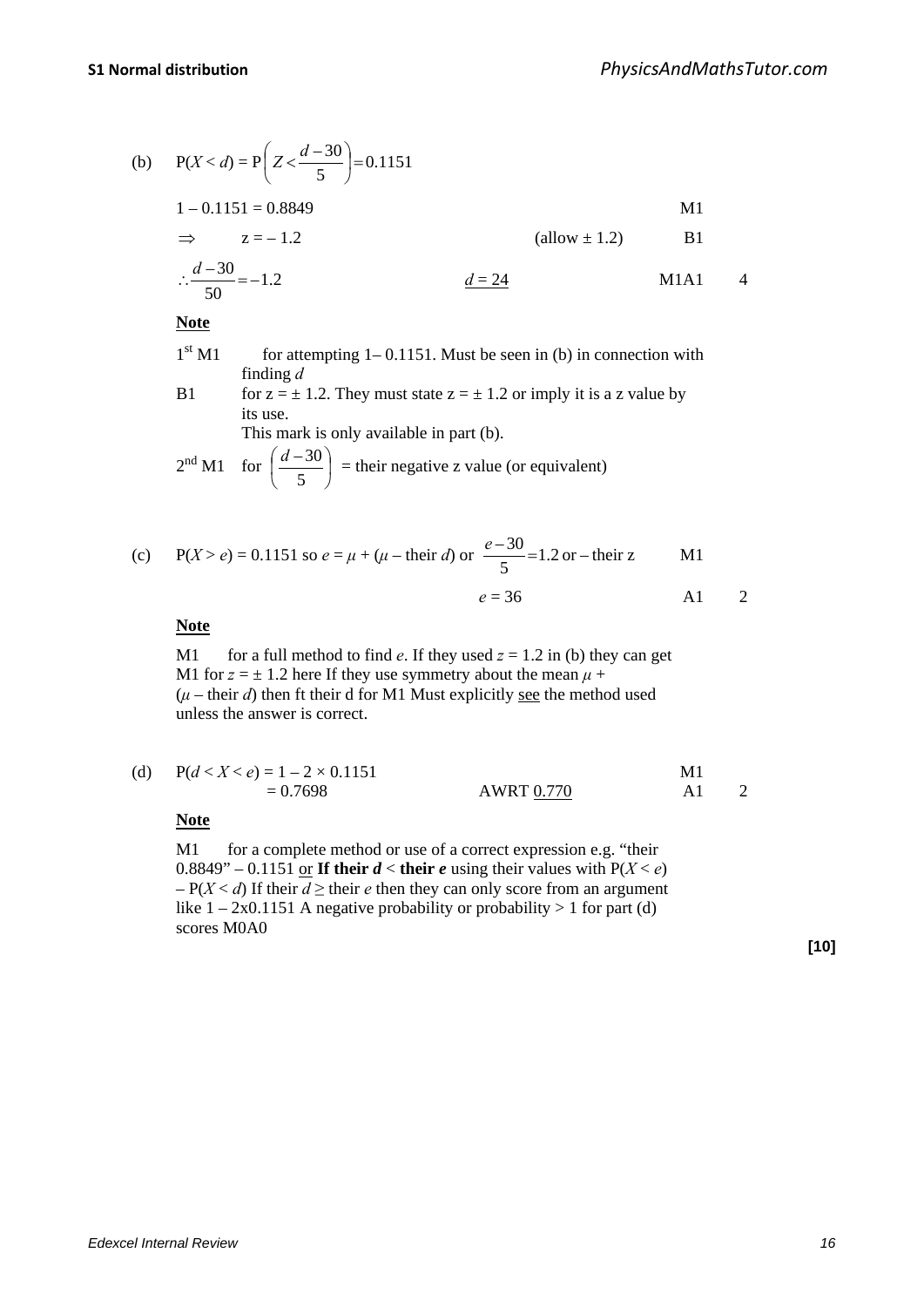| 5. |     | (a) $z = \frac{53-50}{2}$            | Attempt to standardise                                                                       | M1                            |   |        |
|----|-----|--------------------------------------|----------------------------------------------------------------------------------------------|-------------------------------|---|--------|
|    |     |                                      | $P(X > 53) = 1 - P(Z < 1.5)$ 1-probability required can be implied                           | B1                            |   |        |
|    |     | $= 1 - 0.9332$<br>$= 0.0668$         |                                                                                              | A <sub>1</sub>                | 3 |        |
|    |     | A1 0.0668 cao                        | M1 for using 53,50 and 2, either way around on numerator<br>$B1$ 1– any probability for mark |                               |   |        |
|    | (b) | $P(X \le x_0) = 0.01$                |                                                                                              | M1                            |   |        |
|    |     | $\frac{x_0 - 50}{2} = -2.3263$       |                                                                                              | M <sub>1</sub> B <sub>1</sub> |   |        |
|    |     | $x_0 = 45.3474$                      | awrt 45.3 or 45.4                                                                            | M1A1                          | 5 |        |
|    |     |                                      | M1 can be implied or seen in a diagram                                                       |                               |   |        |
|    |     |                                      | or equivalent with correct use of 0.01 or 0.99                                               |                               |   |        |
|    |     | way around                           | M1 for attempt to standardise with 50 and 2 numerator either                                 |                               |   |        |
|    |     | B1 for $\pm 2.3263$                  | M1 Equate expression with 50 and 2 to a $z$ value to form an                                 |                               |   |        |
|    |     | A1 awrt 45.3 or 45.4                 | equation with consistent signs and attempt to solve                                          |                               |   |        |
|    | (c) |                                      | P(2 weigh more than 53kg and 1 less) = $3 \times 0.0668^2$ (1 – 0.0668) B1M1A1ft             |                               |   |        |
|    |     | $= 0.012492487.$                     | awrt 0.012                                                                                   | A <sub>1</sub>                | 4 |        |
|    |     | B1 for 3,                            | M1 $p^2(1-p)$ for any value of p                                                             |                               |   |        |
|    |     |                                      | Alft for $p$ is their answer to part (a) without 3                                           |                               |   |        |
|    |     | A1 awrt 0.012 or 0.0125              |                                                                                              |                               |   | $[12]$ |
|    |     |                                      |                                                                                              |                               |   |        |
| 6. | (a) | 200 or 200g                          |                                                                                              | B1                            | 1 |        |
|    |     |                                      | "mean = $200g$ " is B0 but "median = $200$ " or just " $200$ " alone is B1                   |                               |   |        |
|    | (b) |                                      | $P(190 < X < 210) = 0.6$ or $P(X < 210) = 0.8$                                               |                               |   |        |
|    |     |                                      | or $P(X > 210) = 0.2$ or diagram (o.e.)<br>Correct use of 0.8 or 0.2                         | M1<br>A <sub>1</sub>          |   |        |
|    |     | $Z = (\pm) \frac{210 - 200}{\sigma}$ |                                                                                              | M <sub>1</sub>                |   |        |
|    |     | 10                                   |                                                                                              |                               |   |        |
|    |     | $\frac{10}{6}$ = 0.8416              | 0.8416                                                                                       | B <sub>1</sub>                |   |        |
|    |     | $\sigma$ = 11.882129                 | <b>AWRT 11.9</b>                                                                             | A <sub>1</sub>                | 5 |        |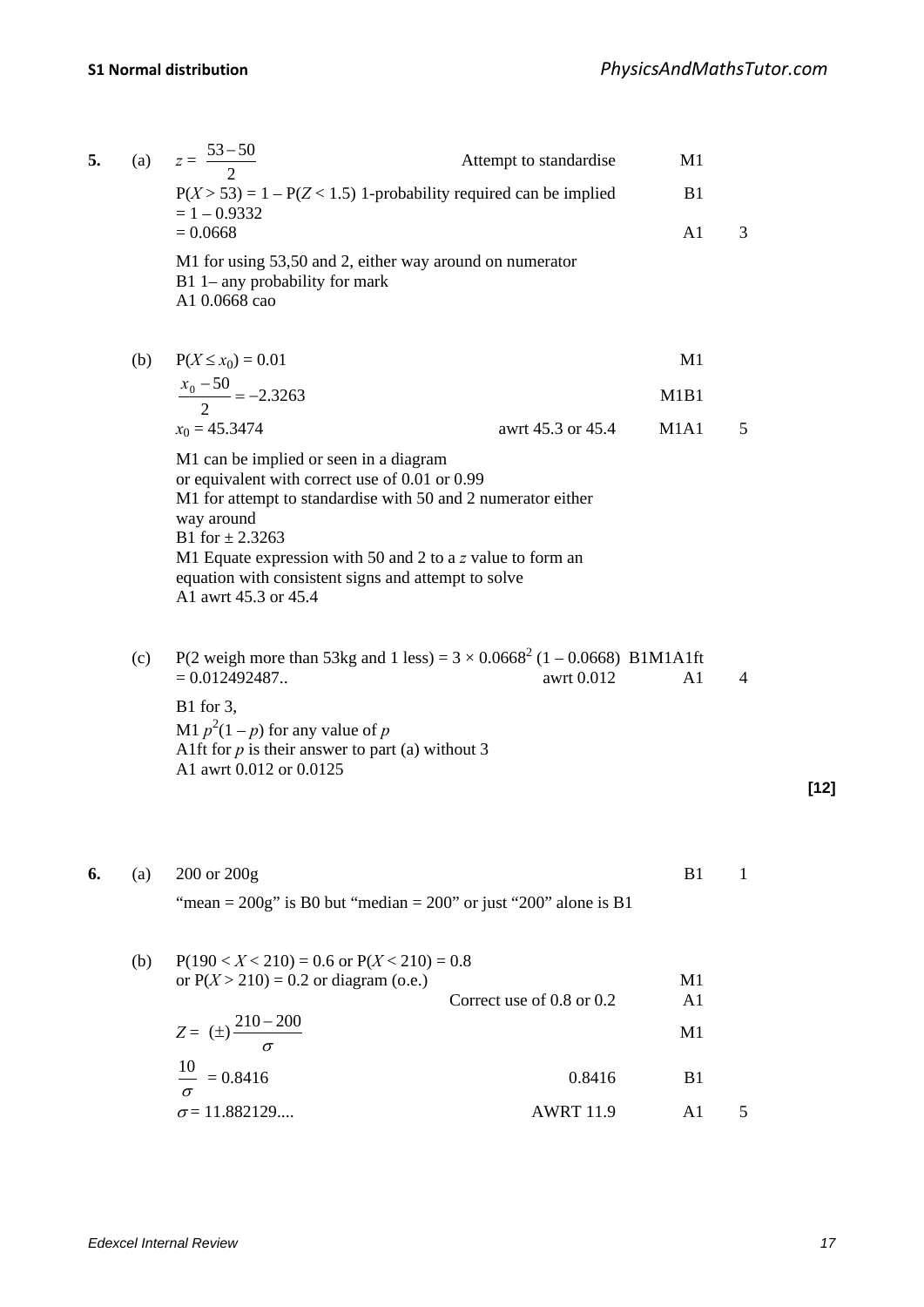- $1<sup>st</sup> M1$  for a correct probability statement (as given or eg  $P(200 < X < 210) = 0.3$  o.e.) or shaded diagram – must have values on *z*-axis and probability areas shown  $1<sup>st</sup>$  A1 for correct use of 0.8 or  $p = 0.2$ . Need a correct probability statement. May be implied by a suitable value for *z* seen (e.g.  $z = 0.84$ )  $2<sup>nd</sup>$  M1 for attempting to standardise. Values for *x* and  $\mu$ used in formula. Don't need  $z =$  for this M1 nor a *z*-value, just mark standardization. B1 for  $z = 0.8416$  (or better)  $z = 0.84$  usually just loses this mark in (a)]  $2<sup>nd</sup>$  A1 for AWRT 11.9 (c)  $P(X < 180) = P\left| Z \leq \frac{100 - 200}{P\left| Z \right|} \right|$ J  $\left( z < \frac{180 - 200}{ } \right)$ J  $P\left(Z < \frac{180 - 200}{\sigma}\right)$  M1  $= P(Z < -1.6832)$  $= 1 - 0.9535$  M1  $= 0.0465$  or AWRT 0.046 A1 3
	- 1<sup>st</sup> M1 for attempting to Standardise with 200 and their sd(>0) e.g.  $(\pm) \frac{180 - 200}{\text{their } \sigma}$
	- 2nd M1 **NB on epen this is an A mark ignore and treat it as 2nd M1** for  $1 - a$  probability from tables provided compatible with their probability statement.
	- A1 for 0.0465 or AWRT 0.046 (Dependent on both Ms in part (c))

**Standardization in (b) and (c).** They must use  $\sigma$  not  $\sigma^2$  or  $\sqrt{\sigma}$ .

7. (a) 
$$
P(X > 25) = P\left(Z > \frac{25 - 20}{4}\right)
$$
  
\t\t\t $= P(Z > 1.25)$   
\t\t\t $= 1 - 0.8944$   
\t\t\t $= 0.1056$  A1 3

Standardised with 20 and 4 for M1, allow numerator 20 – 25 1- probability for second M1 Anything that rounds to 0.106 for A1. Correct answer with no working award 3/3

**[9]**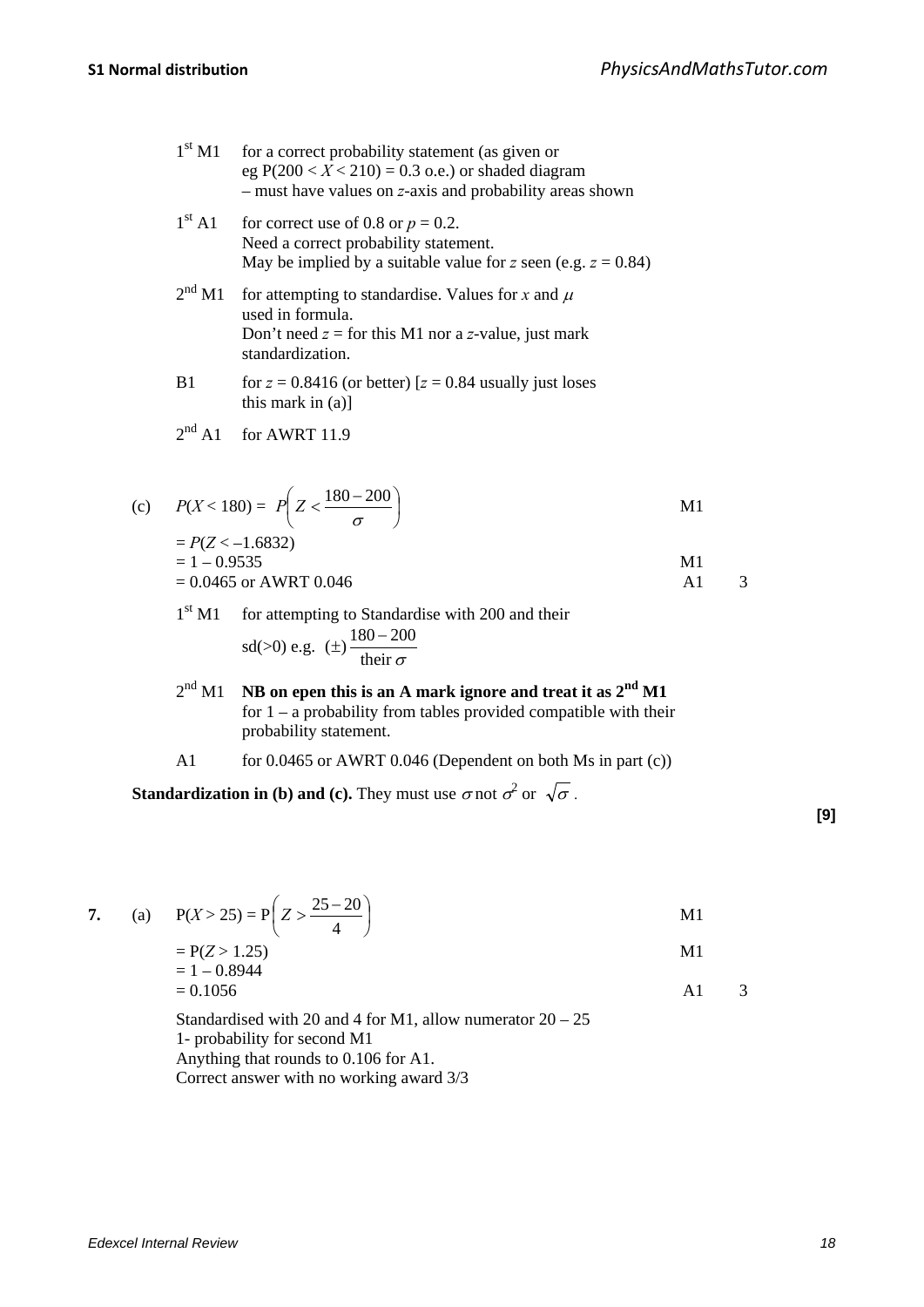| (b) | $P(X < 20) = 0.5$ so $P(X < d) = 0.5 + 0.4641 = 0.9641$<br>$P(Z < z) = 0.9641, z = 1.80$                                                                                                                                           | B1<br>B <sub>1</sub> |   |
|-----|------------------------------------------------------------------------------------------------------------------------------------------------------------------------------------------------------------------------------------|----------------------|---|
|     | $\frac{d-20}{2}$ = 1.80<br>$\overline{4}$                                                                                                                                                                                          | M1                   |   |
|     | $d = 27.2$                                                                                                                                                                                                                         | $\mathsf{A}1$        | 4 |
|     | $0.9641$ seen or implied by 1.80 for B1<br>$1.80$ seen for B1<br>Standardised with 20 and 4 and equate to z value for M1<br>$Z = 0.8315$ is M0<br>Anything that rounds to 27.2 for final A1.<br>Correct answer with no working 4/4 |                      |   |

**[7]**

| 8. |                                   | (a) $P(X < 91) = P(Z < \frac{91-100}{15})$                                           | Attempt standardisation                             | M1       |  |
|----|-----------------------------------|--------------------------------------------------------------------------------------|-----------------------------------------------------|----------|--|
|    | $= P(Z < -0.6)$<br>$= 1 - 0.7257$ |                                                                                      |                                                     | A1<br>M1 |  |
|    | $= 0.2743$                        |                                                                                      | awrt 0.274                                          | A1       |  |
|    | 1 <sup>st</sup> M1                | for attempting standardisation. $\pm \frac{(91-\mu)}{\sigma \text{ or } \sigma^2}$ . | Can use of 109 instead of 91. Use of 90.5 etc is M0 |          |  |
|    |                                   | $1st$ A1 for $-0.6$ (or $+0.6$ if using 109)                                         |                                                     |          |  |

 $2<sup>nd</sup> M1$  for 1 – probability from tables. Probability should be  $> 0.5$ )

| (b) | $1 - 0.2090 = 0.7910$                                                                                   | 0.791 | B1      |  |
|-----|---------------------------------------------------------------------------------------------------------|-------|---------|--|
|     | $P(X > 100 + k) = 0.2090$ or $P(X < 100 + k) = 0.7910$ (May be implied)                                 |       | M1      |  |
|     | Use of tables to get $z = 0.81$                                                                         |       |         |  |
|     | $100 + k - 100$<br>$\frac{1}{100}$ , = 0.81 (ft their z = 0.81, but must be z not prob.) M1, A1ft<br>15 |       |         |  |
|     | $k=12$                                                                                                  |       | A l cao |  |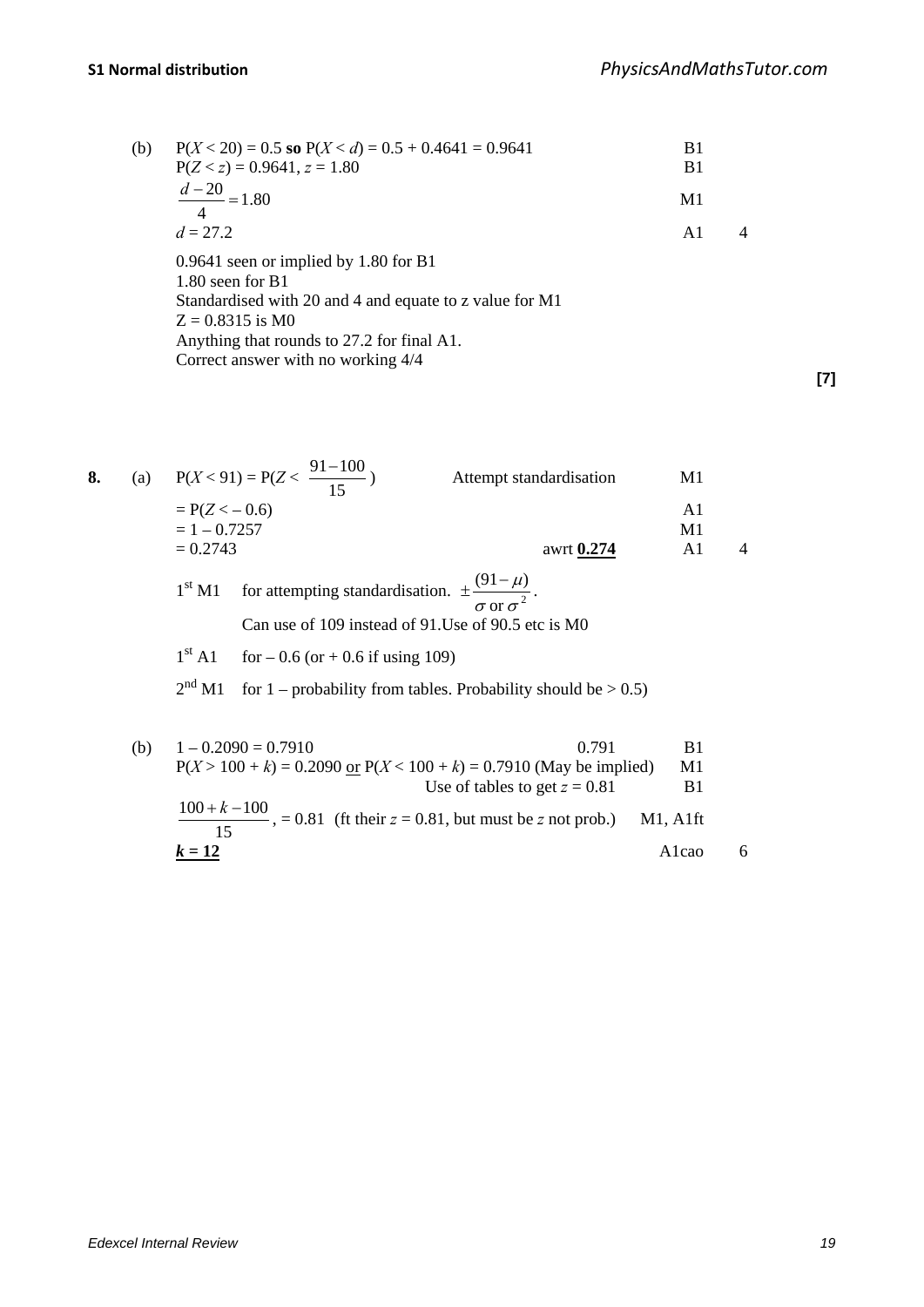- $1<sup>st</sup> B1$  for 0.791 seen or implied.
- $1<sup>st</sup> M1$  for a correct probability statement, but must use *X* or *Z* correctly. Shown on diagram is OK
- $2<sup>nd</sup> B1$  for awrt 0.81 seen (or implied by correct answer see below) (Calculator gives 0.80989…)

$$
2nd M1
$$
 for attempting to standardise e.g.  $\frac{100 + k - 100}{15}$  or  $\frac{k}{15}$ 

15  $\frac{X-100}{X-15}$  scores 2<sup>nd</sup> M0 until the 100+ *k* is substituted to give *k*,

but may imply  $1^{st}$  M1 *if k* = 112.15 seen

- 1<sup>st</sup> A1ft for correct equation for *k* (as written or better). Can be implied by  $k = 12.15$  (or better)
- $2<sup>nd</sup>$  A1 for  $k = 12$  only.

#### Answers only

 $k = 112$  or 112.15 or better scores  $3/6$  (on EPEN give first 3 marks)

 $k = 12.15$  or better (calculator gives 12.148438...) scores 5/6 (i.e loses last A1 only)

 $k = 12$  (no incorrect working seen) scores  $6/6$ 

Using 0.7910 instead of 0.81 gives 11.865 which might be rounded to 12. This should score no more than B1M1B0M1A0A0.

**[10]**

**9.** (a)



2 separate sketches OK.

| Bell shape    |                                                 | B1         |   |
|---------------|-------------------------------------------------|------------|---|
| $1.78 \& 0.2$ |                                                 | B1         |   |
| $1.65 \& 0.3$ |                                                 | <b>B</b> 1 | 3 |
|               | Accept clear alternatives to 0.3; $0.7/0.5/0.2$ |            |   |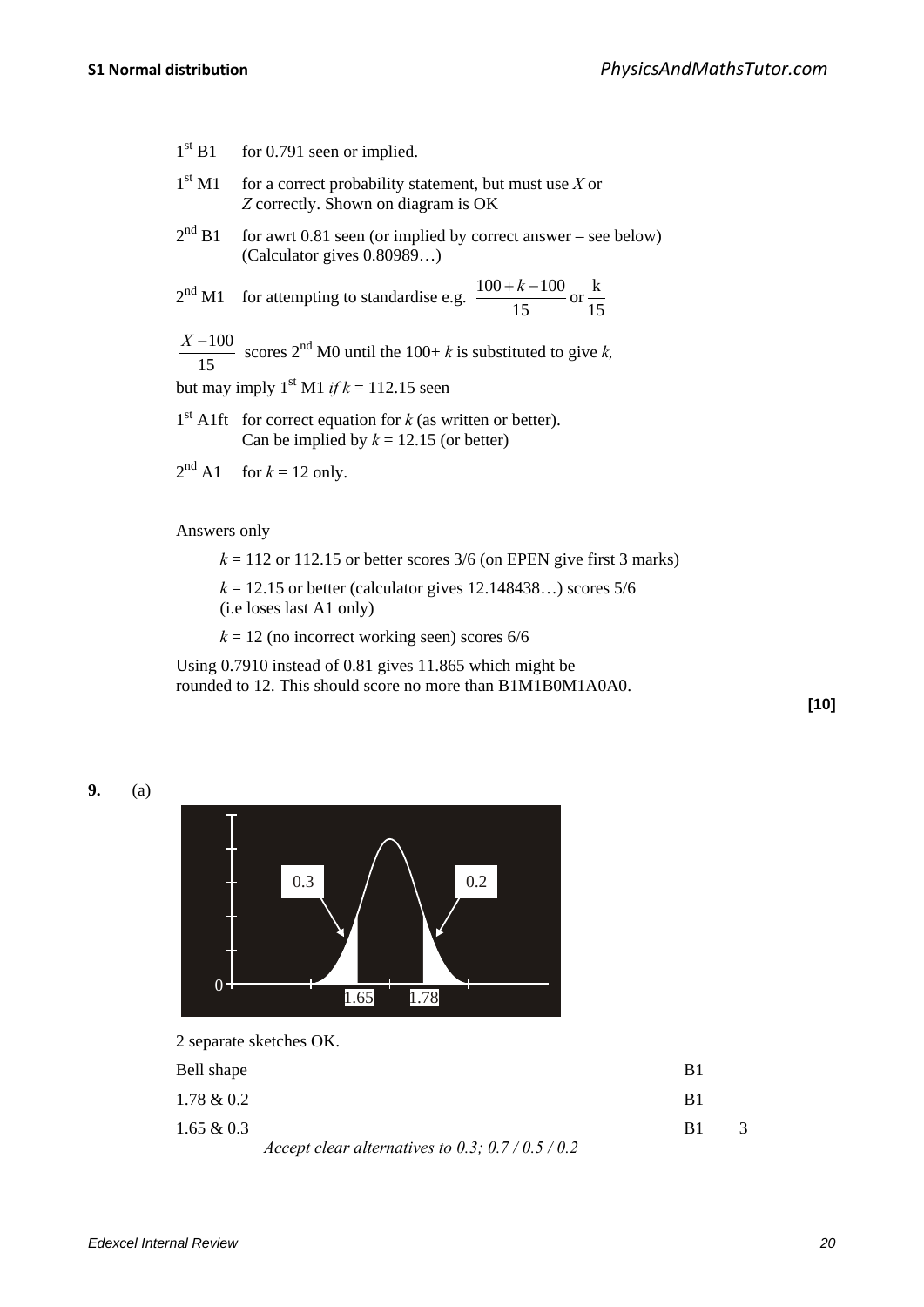(b) 
$$
\frac{1.78 - \mu}{\sigma} = 0.8416 \implies 1.78 - \mu = 0.8416\sigma
$$
   
either for method

$$
\it 0.8416
$$

*0.8416* B1

$$
\frac{1.65 - \mu}{\sigma} = -0.5244 \Rightarrow 1.65 - \mu = -0.5244 \sigma
$$
 B1  
\n(-)0.5244  
\n*N.B. awrt 0.84, 0.52 BIB0*  
\n*awrt 1.7, 0.095 cao* M1 A1 A1 6

(c) P(height  $\ge 1.74$ ) = 1 – P (height < 1.74) M1 *'one minus'*

$$
=1-P\left(Z < \frac{1.74-1.70}{0.095}\right) \tag{M1}
$$

*standardise with their mu and sigma*

$$
=1-P(Z<0.42)=0.3372
$$
   
 *awrt* 0.337   

**[12]**

\n- 10. (a) Let *H* be rv height of athletes, so 
$$
H \sim N(180, 5.2^2)
$$
\n $P(H > 188) = P(Z > \frac{188 - 180}{5.2}) = P(Z > 1.54) = 0.0618$ \n $\pm$  stand  $\sqrt{}$ , sq, awrt 0.062  $M1 A1 A1$ \n
\n- (b) Let *W* be rv weight of athletes, so  $W \sim N(85, 7.1^2)$   $M1 A1$ \n $P(W < 97) = P(Z < 1.69) = 0.9545$  standardise, awrt 0.9545  $M1 A1$   $1$ \n
\n- (c)  $P(H > 188 & W < 97) = 0.0618(1 - 0.9545)$  allow (a)×(b) for  $M$   $= 0.00281$   $awrt 0.0028$ \n
\n- (d) Evidence suggests height and weight are positively correlated / linked Assumption of independence is not sensible  $B1$ \n
\n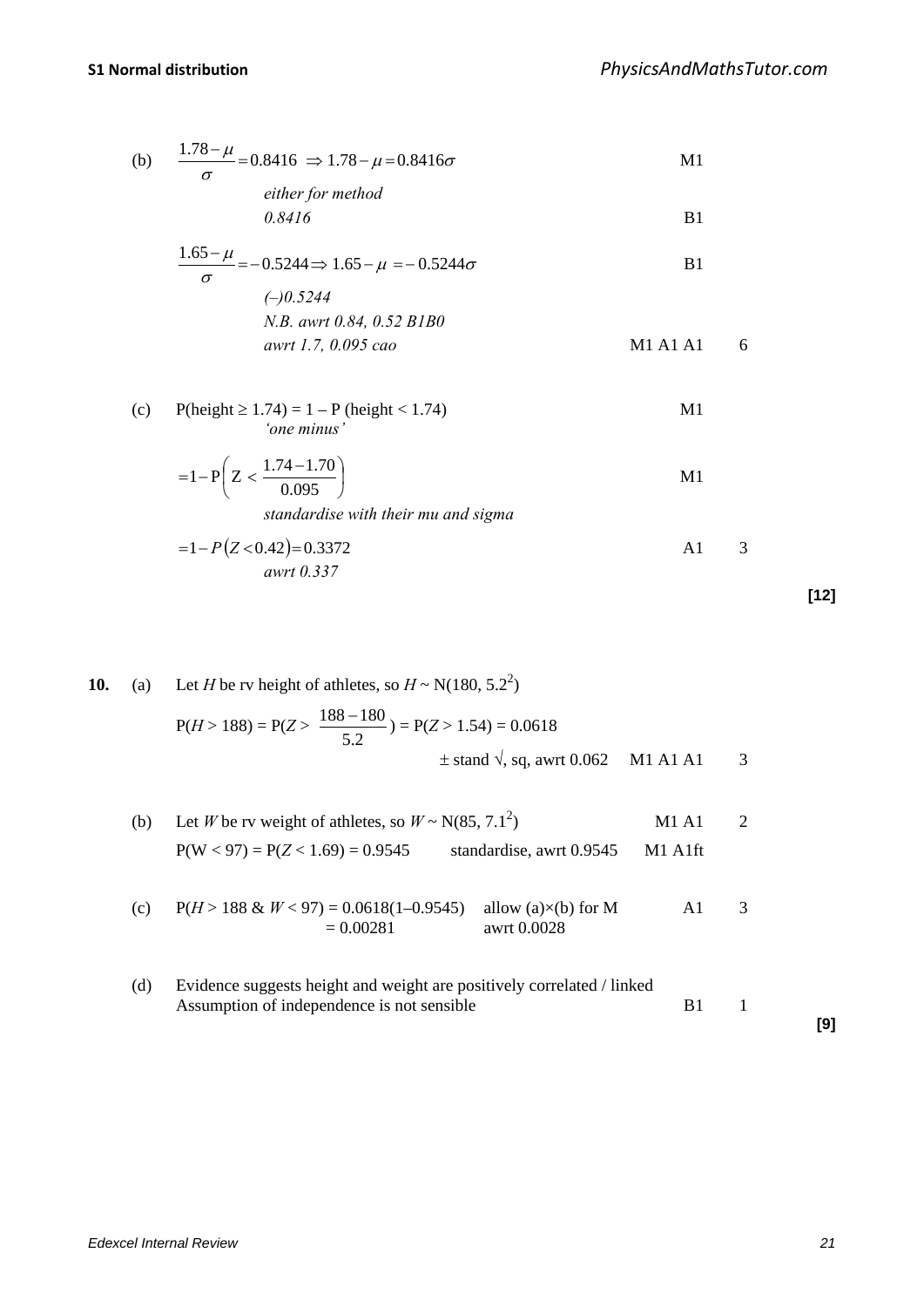11. (a) 
$$
M \sim N(155, 3.5^2)
$$
  
\n $P(M > 160) = P\left(z > \frac{160 - 155}{3.5}\right)$    
\n $sinAar{dardising \pm t}160 - 155$ ,  $\sigma$ ,  $\sigma^2$ ,  $\sqrt{\sigma}$   
\n $= P(z > 1.43)$    
\n $= 0.0764$    
\n(b)  $P(150 \le M \le 157) = P(-1.43 \le z \le 0.57)$    
\n $= 0.7157 - (1 - 0.9236)$    
\n $p > 0.5$   
\n $= 0.6393$    
\n $0.6393 - 0.64004dp$    
\n $5.924$    
\n $= 0.6393$    
\n $= 0.339$    
\n $= 0.5244$    
\n $= 0.6324$    
\n $= 0.6324$    
\n $= 0.6324$    
\n $= 0.6324$    
\n $= 0.634$    
\n $= 0.634$    
\n $= 0.634$    
\n $= 0.634$    
\n $= 0.634$    
\n $= 0.634$    
\n $= 0.634$    
\n $= 0.634$    
\n $= 0.634$    
\n $= 0.634$    
\n $= 0.634$    
\n $= 0.634$    
\n $= 0.634$    
\n $= 0.634$    
\n $= 0.634$    
\n $= 0.634$    
\n $= 0.634$    
\n $= 0.634$    
\n $= 0.634$    
\n $= 0.634$    
\n $= 0.634$    
\n $= 0.634$ 

$$
+ \text{ or } -1.25 \& 1.42, 0.8166
$$
  
Accept 0.8160-0.8170  
A1, A1 3

*Edexcel Internal Review 22*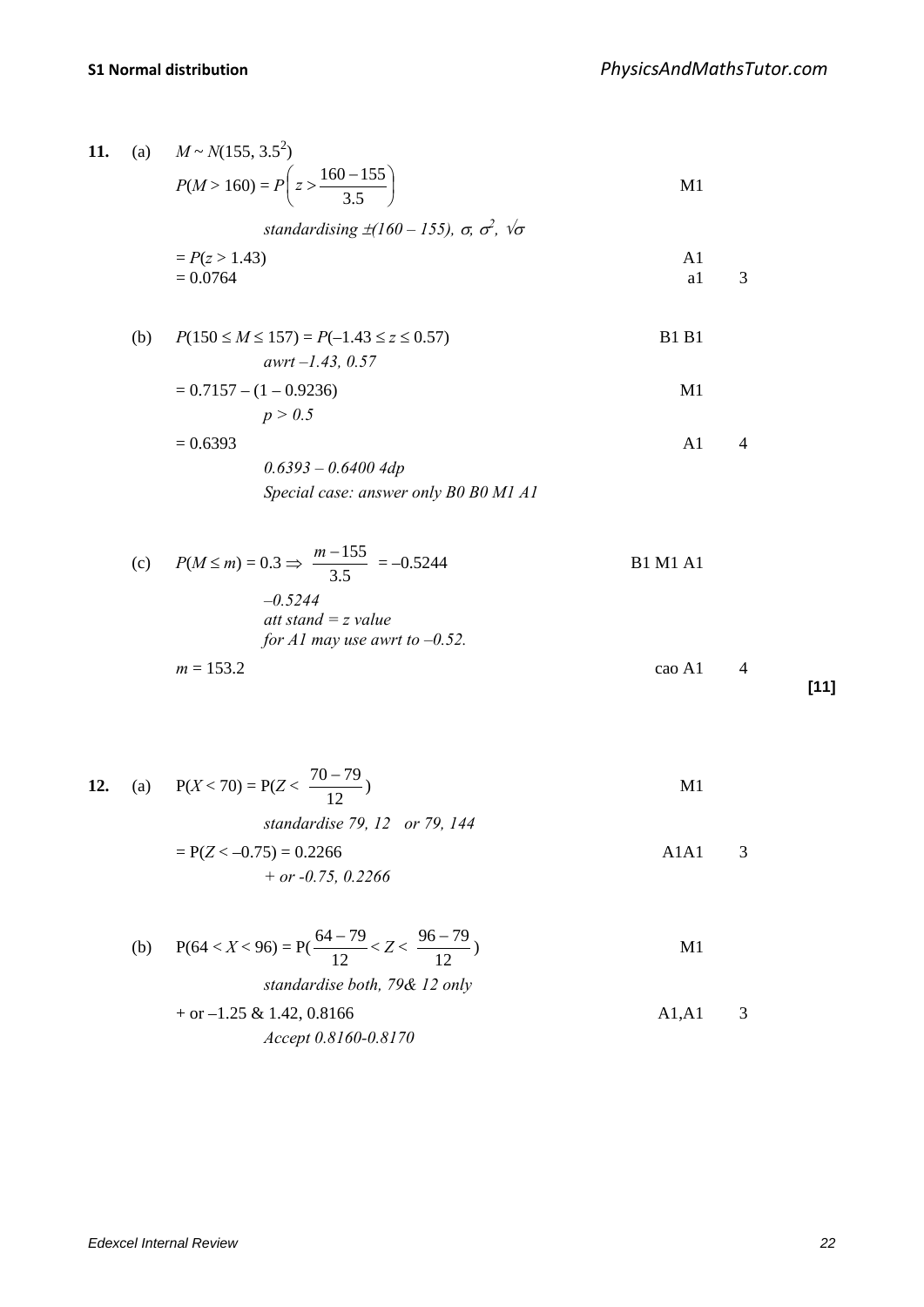

(d)  $P(X \le 79 + b) = 0.7642$  B1 implied *0.7642*

$$
\Rightarrow \frac{b}{12} = 0.72
$$
 M1A1  
standardise LHS = z-value, all correct

$$
b = 8.64 \qquad \qquad \text{A1} \qquad 4
$$

*3sf*

**[13]**



(b) (i) 
$$
P\left(Z \leq \frac{66 - \mu}{\sigma}\right) = 0.0359 \Rightarrow 66 - \mu = -1.80\sigma
$$
 -1.80 B1 seen  
\nClear attempt including standardization either way, or equivalent  
\n $81 - \mu = 1.20\sigma$  1.20, or equivalent B1A1  
\nSubtracting  $15 = 1.20\sigma + 1.80\sigma \Rightarrow \sigma = 5$  \*\*given answer\*  
\nClear attempt to solve, cso M1A1  
\n $\mu = 66 + 1.8 \times 5 = 75$  B1 8

$$
\frac{1}{21}
$$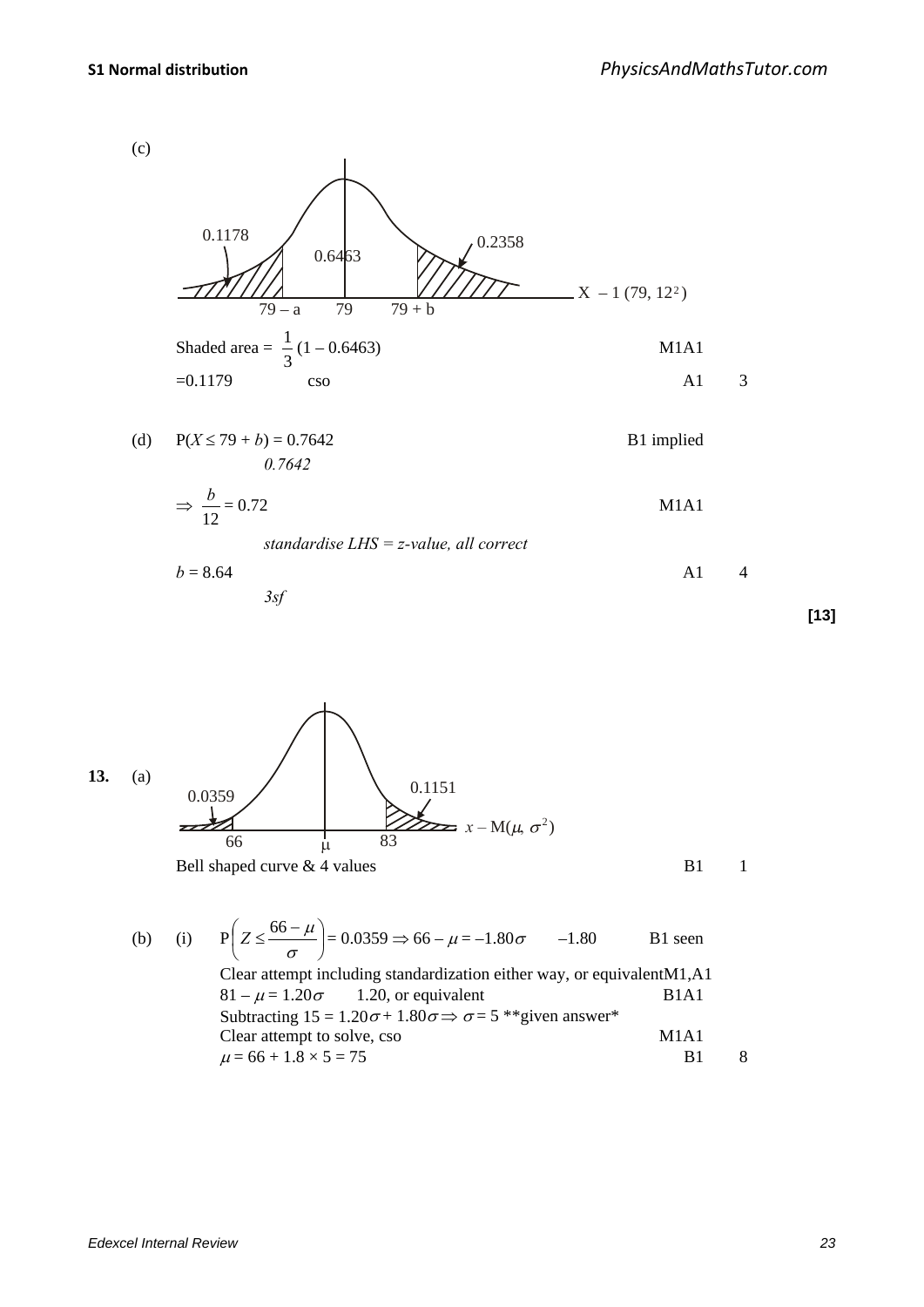(c) 
$$
P(69 \le X \le 83) = P\left(\frac{69 - 75}{5} \le Z \le \frac{83 - 75}{5}\right)
$$
 standardize both either way M1  
=  $P(-1.20 \le Z \le 1.60)$  -1.20, 1.60  
= 0.8301 4 dp  
[12]

**14.** (a) 
$$
S_{xx} = 10164 - \frac{272^2}{8} = 916
$$
 M1,A1

*Any one method, cao*

$$
S_{yy} = 13464 - \frac{320^2}{8} = 664
$$

$$
S_{xy} = 11222 - \frac{272 \times 320}{8} = 342
$$
   
 *cao*

(**Or** 114.5,83 & 42.75)

(b) 
$$
r = \frac{342}{\sqrt{916 \times 664}} = 0.43852
$$
 M1A1ftA1 3

formula, all correct (
$$
\sqrt{608224}
$$
), 0.439

(c) Slight / weak evidence, B1<br>students perform similarly in pressups and situps B1 students perform similarly in pressups and situps B1 2 *context for +ve*

(d) 
$$
\bar{x} = \frac{272}{8} = 34
$$
  
\n $s = \sqrt{\frac{10164}{8} - 34^2} = \sqrt{114.5} = 10.700$   
\nM1A1  
\nM1A1  
\n4

method includes 
$$
\sqrt{\ }
$$
, awrt 10.7  
OR divisor  $(n-1)$  awrt 11.4

(e) 
$$
a = 1.96 \times 10.700... = 20.9729
$$
 (or 22.4 divisor (n – 1))  
  $1.96B1$  1.96 × s, 21.0 or 22.4  
M1A1 3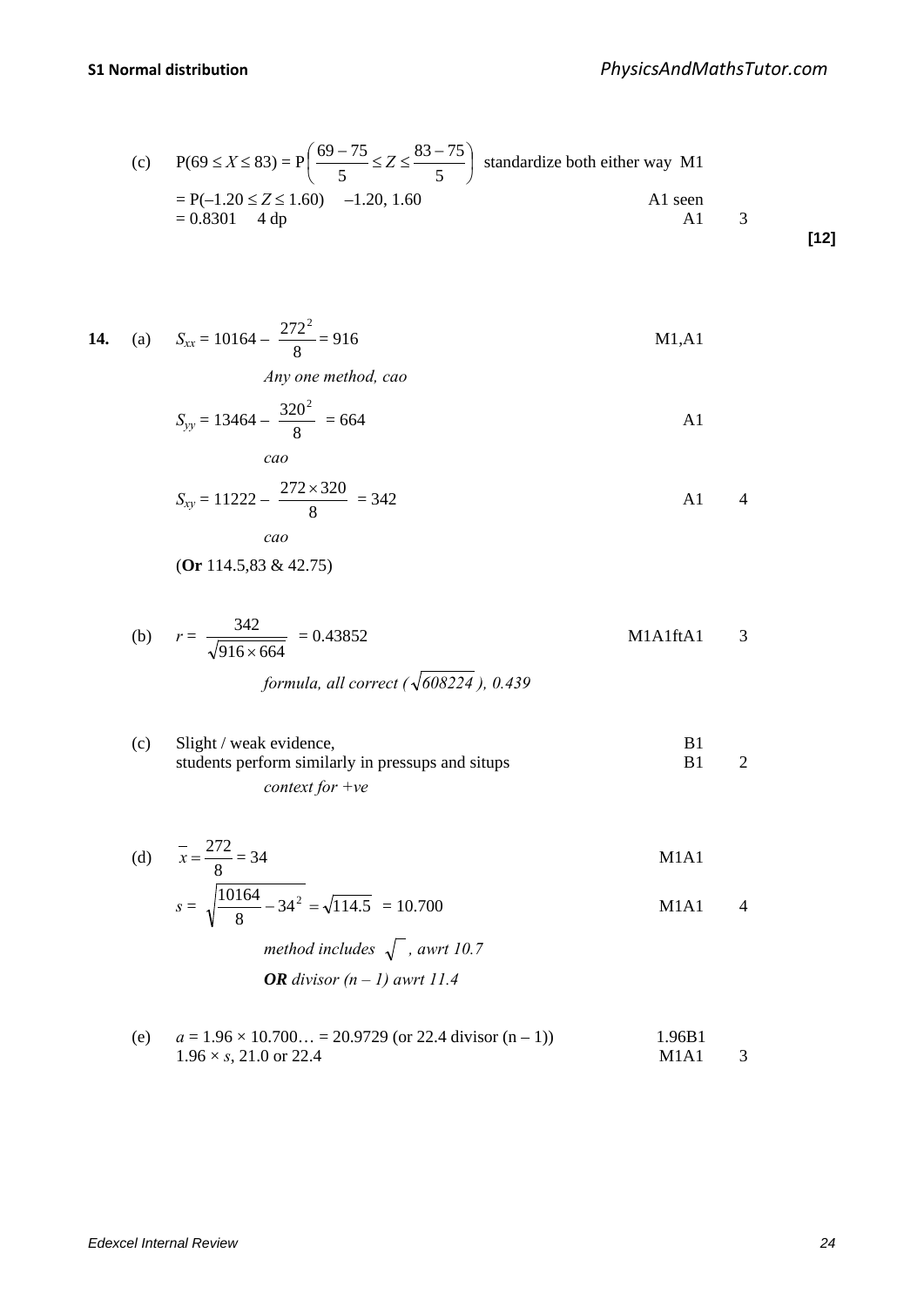| (f) | Pressups discrete, Normal continuous |        |      |
|-----|--------------------------------------|--------|------|
|     | Not a very good assumption           | B1 dep |      |
|     |                                      |        | [18] |

# **15.** Let *L* represent length of visit ∴L ~ N (90,  $\sigma^2$ )

(a) 
$$
P(L < 125) = 0.80
$$
 or  $P(L > 125) = 0.20$   
\n
$$
\therefore P\left(Z < \frac{125 - 90}{\sigma}\right) = 0.8 \therefore P\left(Z > \frac{125 - 90}{\sigma}\right) = 0.20
$$
 M1

*Standardising* ±(125 − 90), σ/σ<sup>2</sup>/√σ

$$
\therefore \frac{125 - 90}{\sigma} = 0.8416
$$

$$
\frac{\pm (125-90)}{\sigma} = z \text{ value}
$$

$$
\therefore \sigma = \frac{35}{0.8416} = \frac{41.587...}{4WRT 41.6}
$$

(b) 
$$
P(L < 25) = P\left(Z < \frac{25 - 90}{41.587...}\right)
$$
 M1

*Standardising 25, 90, their* σ *+ve*

$$
= P(Z < -1.56)
$$
\n
$$
= 1 - P(Z < 1.56)
$$
\nFor use of symmetry or  $\Phi(-z) = 1 - \Phi(z)$ ;  $p < 0.5$ 

$$
= \underline{0.0594} \qquad \qquad \text{A1} \qquad 3
$$

(c) Normal is not suitable  
\n
$$
90 + 2\sigma = 173.3 \implies 7.07 \text{ pm}
$$
 for latest arrival  
\n*Comment based on*  $2\sigma/3\sigma$  *rule*  
\n $90 + 3\sigma = 215 \implies 6.25 \text{ pm}$  for latest arrival  
\nB1 2

**[9]**

\n- **16.** (a) Symmetrical (about the mean 
$$
\mu
$$
) Mode = mean = median. Horizontal axis asymptotic to curve.  $B1;B1;B1$  3. Distribution is 'bell shaped' – accept sketch 95% of data lies within 2 sd's of the mean. *Any 3 sensible properties*
\n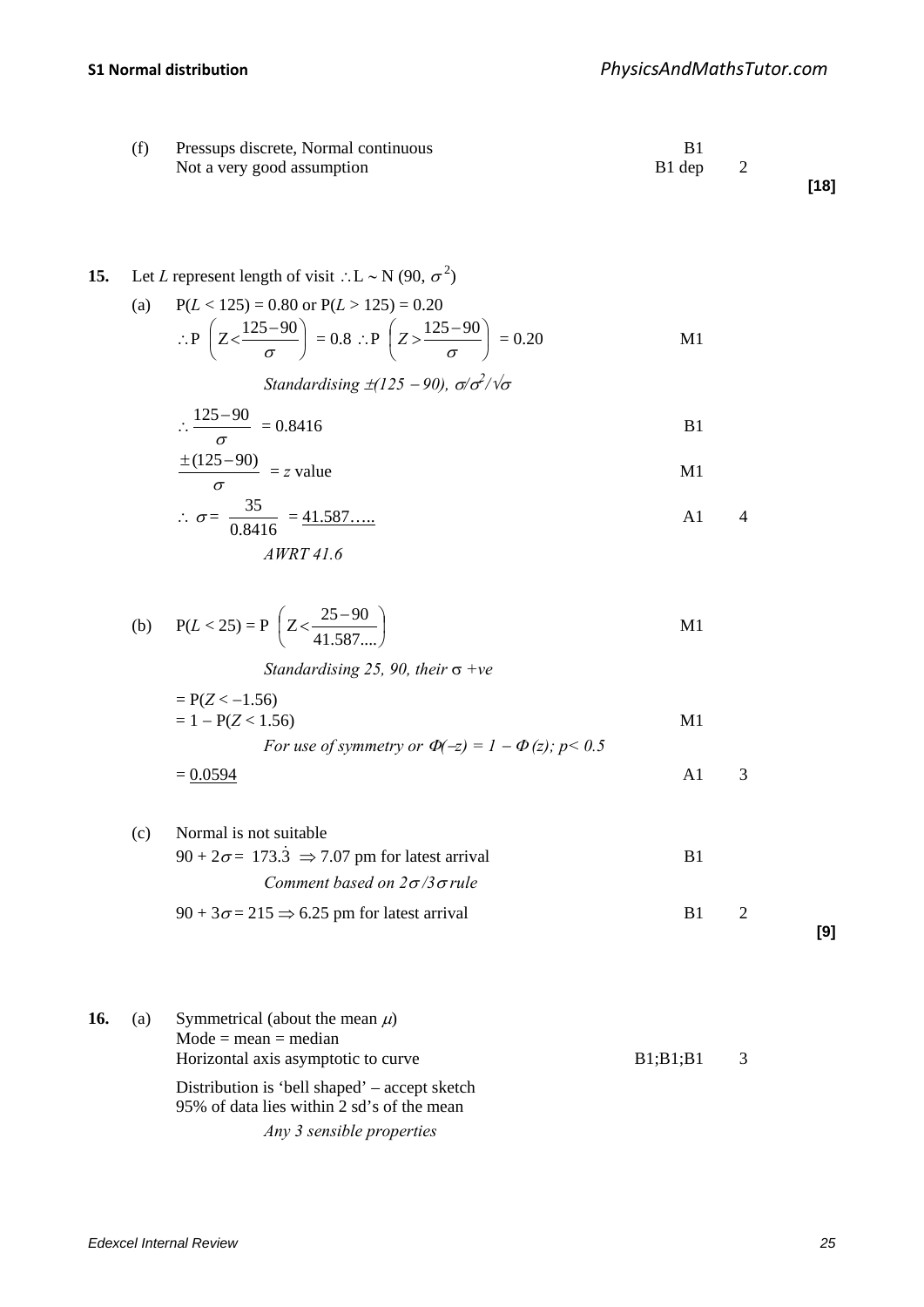(b) 
$$
X \sim N (27,10^2)
$$
  
\n
$$
\therefore P (26 < x < 28) = P\left(\frac{26 - 27}{10} < Z < \frac{28 - 27}{10}\right)
$$
\nStandardising with  $\mu = 27$ , M1  
\n $\sigma = 10 \text{ or } \sqrt{10}$  A1  
\n*One correct (seen)*  
\n
$$
= P(-0.1 < Z < 0.1) \qquad -0.1 \text{ or } 0.1
$$
  
\n
$$
= \Phi (0.1) - \{1 - \Phi(0.1)\}
$$
  
\nor  $2 \times {\Phi(0.1) - 0.5}$   
\n
$$
= \frac{0.0796}{0.0796 \text{ or } 0.0797} \qquad A1 \qquad 4
$$

| Data is continuous                 | B <sub>0</sub> |
|------------------------------------|----------------|
| Area under curve $= 1$             | <sub>B0</sub>  |
| Limits are $-\infty \& \infty$     | B <sub>0</sub> |
| IQR contains 50% of data           | B <sub>0</sub> |
| 68% between $\mu \pm \sigma$       | B1             |
| Most of data within 3 s.d of mean  | B1             |
| No +ve or $-ve$ skew               | B1             |
| Never touches axes at either side. | B1             |
| <i>(ie asymptotic)</i>             |                |

| 17. | (a) |      | (i) Let X represent amount of sauce in a jar.<br>$\therefore X \sim N (505, 10^2)$ |                |
|-----|-----|------|------------------------------------------------------------------------------------|----------------|
|     |     |      | $\therefore P(X < 500) = P(Z < \frac{ 500 - 505 }{10})$                            | M1             |
|     |     |      | Standardising with 505, 10                                                         |                |
|     |     |      | $= P(Z < -0.5)$                                                                    | A1             |
|     |     |      | $-0.5$                                                                             |                |
|     |     |      | $= 1 - 0.6915$                                                                     |                |
|     |     |      | $= 0.3085$                                                                         | A <sub>1</sub> |
|     |     |      |                                                                                    |                |
|     |     | (ii) | Expected number = $30 \times 0.3085$                                               | M1             |
|     |     |      | $30 \times (i)$                                                                    |                |

$$
= 9.255 \text{ or } 9.26 \text{ or } 9.3 \tag{A1}
$$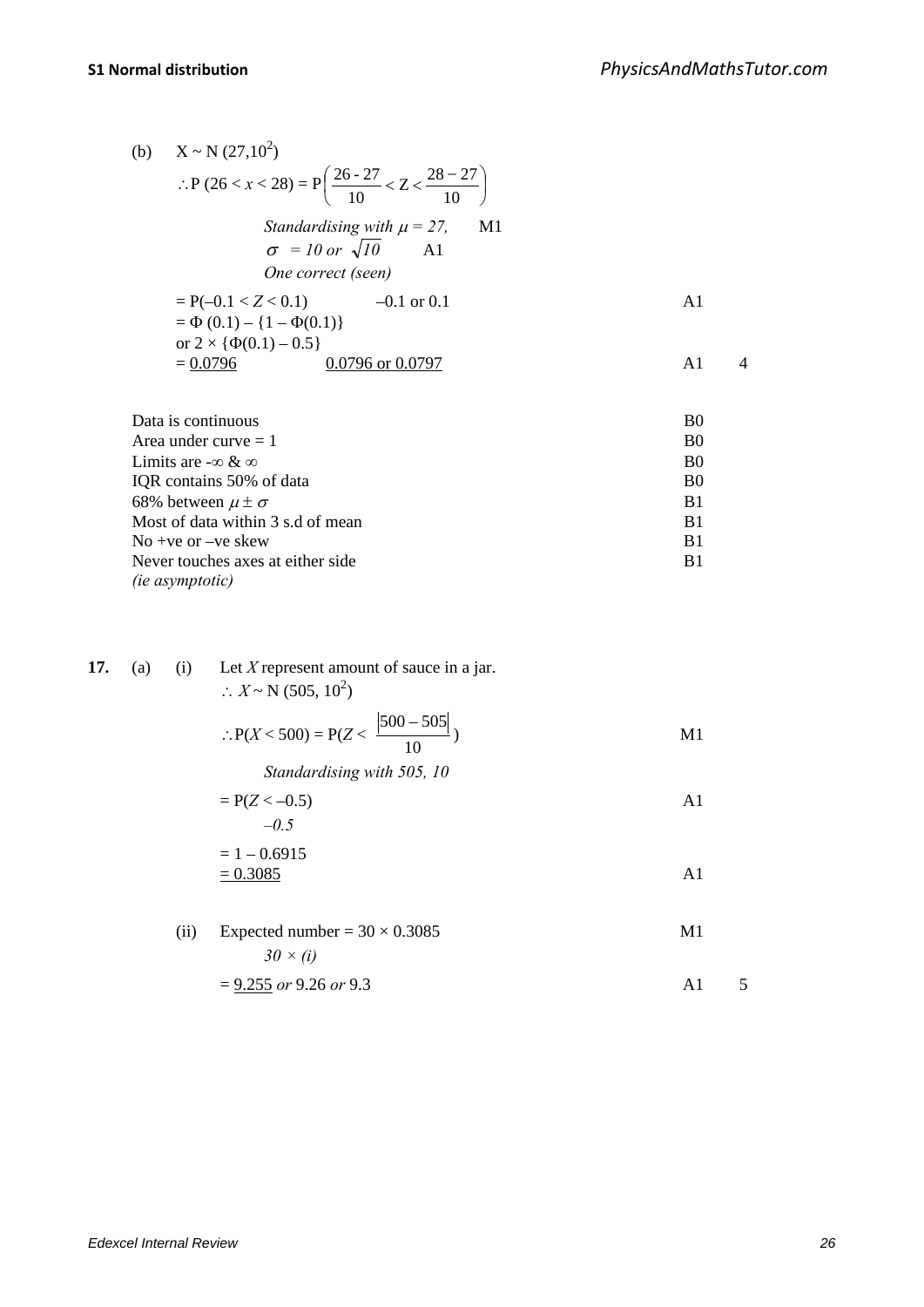| (b) | $P(X < 500) = 0.01$                               | A1                   |     |
|-----|---------------------------------------------------|----------------------|-----|
|     | Or clearly labelled diagram<br>500 & 0.01 marked. |                      |     |
|     | $\therefore \frac{500 - \mu}{10} = -2.3263$       | M1                   |     |
|     | Standardising 500, 10, z-value                    |                      |     |
|     | $-2.3263$                                         | B <sub>1</sub>       |     |
|     | :: $\mu = 523.263$                                | $\overline{4}$<br>A1 |     |
|     | 3 s.f. 523                                        |                      | [9] |



Let *L* represent lifetimes ∴*L* ~ N(12, 3<sup>2</sup>)

P(L > t) = 0.2 or P(Z > 
$$
\frac{t-12}{3}
$$
) = 0.2 or diagram  
\n∴  $\frac{t-12}{3}$  = 0.8416  
\n∴  $\frac{t = 14.5248}{0.8146B1}$ 

*Allow* 
$$
\sigma
$$
,  $\sigma^2$   $\sqrt{\sigma}$   $\frac{t-\mu}{\sigma} = \delta$  M1  
all correct Al  
solving M1  
14.5 A1 6

**[6]**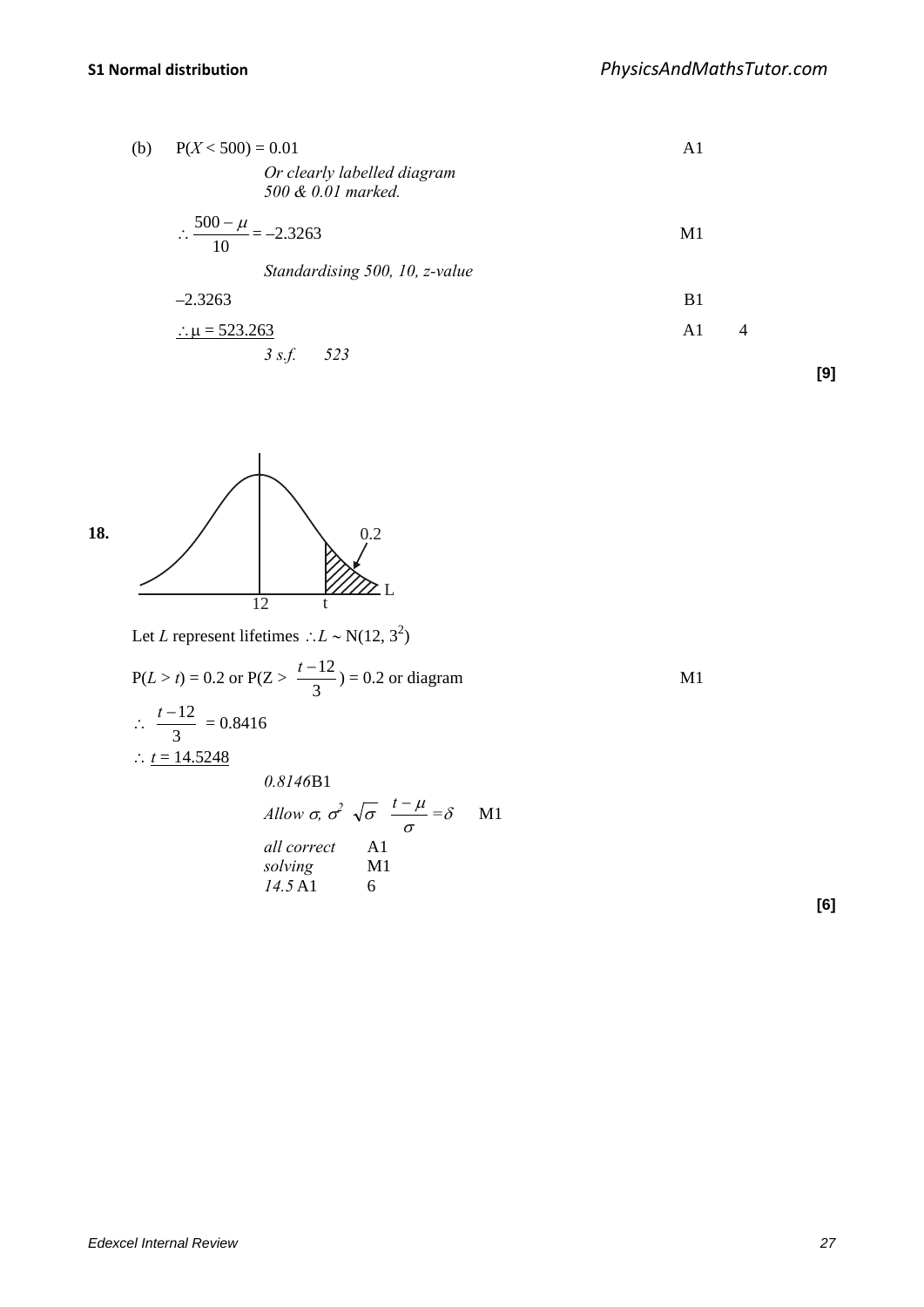*Alternative*

P(L > t) = 0.2  
\n∴ P(L ≤ t) = 0.8  
\n∴ 
$$
\frac{t-12}{3}
$$
 = 0.84(18)  
\n∴  $\frac{t = 14.52(14.5254)}{0.84(18)}$  B1  
\n $\frac{t-12}{3}$  = 0.84(18) A1  
\nsolving M1  
\n14.5 A1

**19.** Let *X* represent amount dispersed into cups  $\therefore X \sim N(55, \sigma)$ 

(a) 
$$
P(X < 50) = 0.10 \Rightarrow \frac{50 - 55}{\sigma} = -1.2816
$$
 M1 B1  
\n $\sigma = 3.90137$  M1 A1 4

(b) 
$$
P(X > 61) = P(Z > \frac{61 - 55}{3.90137...})
$$
 M1  
=  $P(Z > 1.54)$  A1  
= 1 - 0.90382 = 0.0618; 6.18% A1 3

(c) Let *Y* represent new amount dispensed.  
\n
$$
\therefore Y \sim N(\mu, 3)
$$
\n
$$
P(Y < 50) = 0.025 \Rightarrow \frac{50 - \mu}{3} = -1.96
$$
\n
$$
\mu = 55.88
$$
\nM1 A1 4 [11]

**20.** Let *J* represent the weight of a Jar : 
$$
J \sim N(260.00, 5.45^2)
$$

$$
\therefore P(J < 266) = P\left(Z < \frac{266 - 260}{5.45}\right) \\
= P(Z < 1.10) \\
= 0.8643\n\tag{A1}
$$

(NB: calculator gives 0.86453: accept 0.864 – 0.865)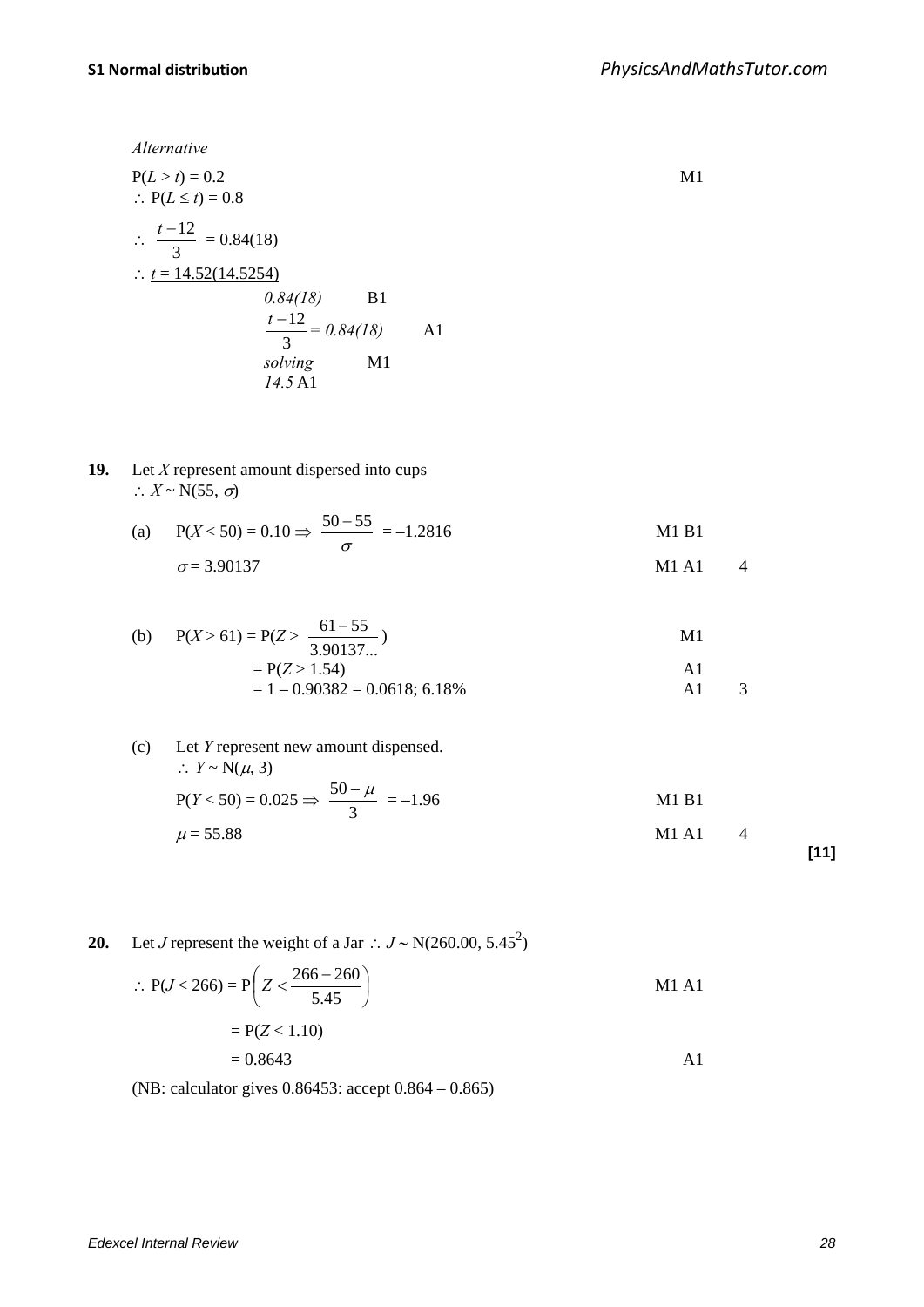Let *C* represent weight of coffee in a Jar ∴  $C \sim N(101.8, 0.72^2)$ 

$$
\therefore P(C < 100) = P\left(Z < \frac{100 - 101.8}{0.72}\right) \tag{M1 A1}
$$

$$
=P(Z<-2.50)
$$

$$
= 0.0062
$$

$$
\therefore P(J < 266 \& C < 100) = 0.8643 \times 0.0062 \qquad \qquad \text{M1}
$$

$$
A1 \t 8 \t [8]
$$

*Edexcel Internal Review 29*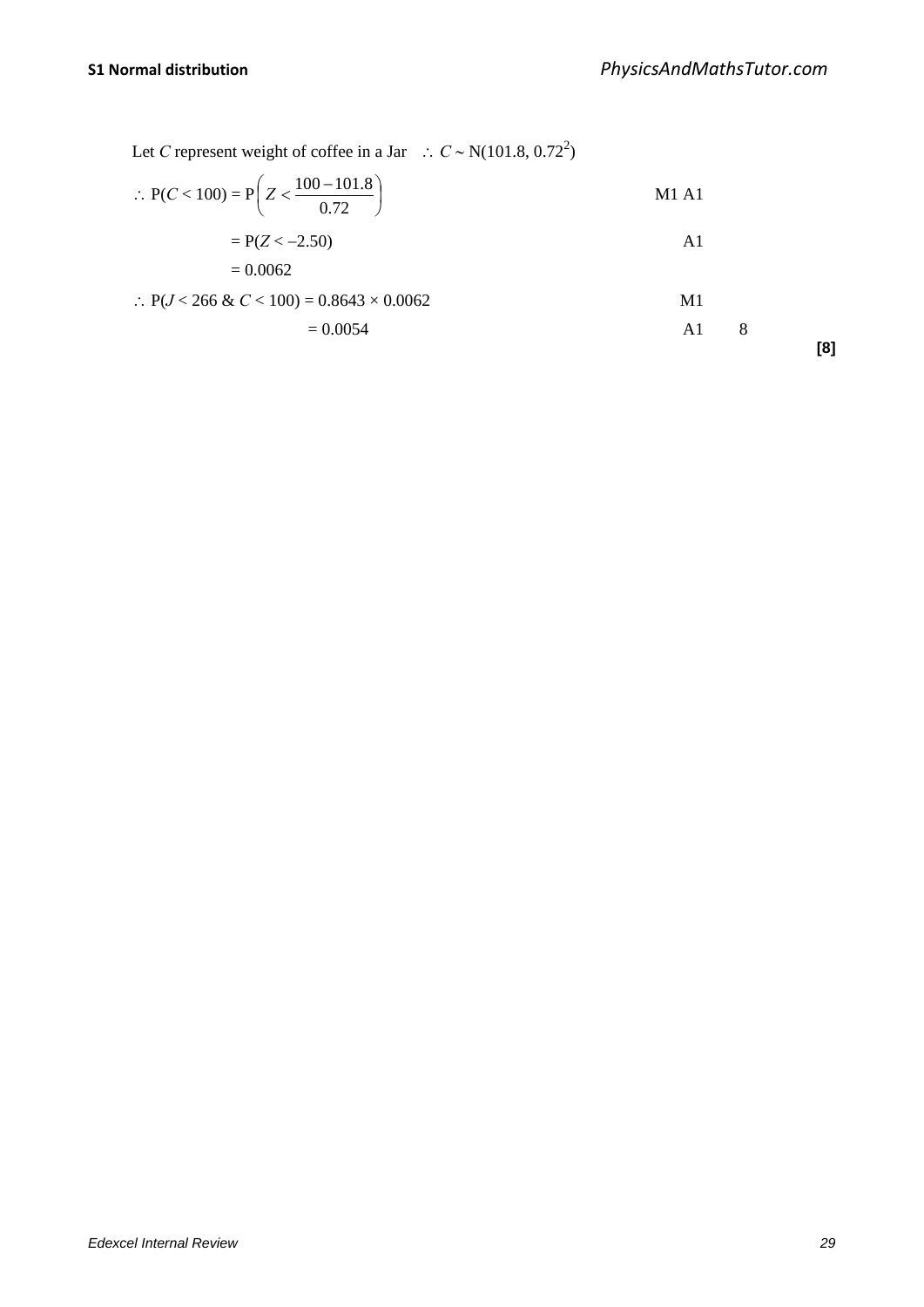**1.** This question proved to be quite challenging for a high proportion of candidates. A significant number either made no attempt at the question or offered very little in the way of creditable solutions, with many unable to progress beyond part (a). Time issues may have been a contributing factor in some cases.

The majority of candidates however, were able to earn some credit at least in part (a), for their standardisation, although whilst this was often completely correct, a fairly common mistake was to give  $1 - 0.8944 = 0.1056$  as their final answer.

Many students did not recognise that they needed to actually use the normal distribution in part (b) and part (c), giving rise to extremely poor attempts by numerous candidates. Of these, many merely gave 45 and 15 as their quartiles, whilst others calculated  $\frac{3}{4}$  of some value as their upper quartile (for example  $\frac{3}{4} \times 60$ ) and  $\frac{1}{4}$  of the same value as their lower quartile.

Alternatively, of those who understood that they were required to use the normal distribution, most attempts were successful, though there were some instances of their setting their standardisation equal to a probability, usually 0.75 or P(*Z* < 0.75), and not a *z*-value. Unfortunately 0.68 was used fairly frequently as the *z* value. The majority of candidates were however able to follow through their value of the upper quartile to find their lower quartile using symmetry, though some performed a second calculation involving standardisation. Some candidates miscalculated their lower quartile as  $\frac{1}{3}$  of their upper quartile.

Despite previous errors most candidates tended to be successful in substituting their values correctly into at least one of the given formulae. However, a few seemed unaware of the order of the operations.

The final part of the question also proved difficult for many candidates with some running into trouble as a consequence of previous errors in part (b), part (c) and part (d) and others providing no attempt at all. Indeed, for numerous candidates, incorrect values for *h* and *k* led to probabilities of 0 being calculated from results such as  $P(Z>7)$  and thus many creditable attempts lost marks through earlier inaccuracies.

- **2.** Part (a) was usually answered well but the remaining parts of the question proved challenging for many. There was much muddled work in part (b) and although some scored M1B1 for attempts such as  $\frac{154 - \mu}{\sigma}$  = 1.6449 very few scored the A1cso for a completely correct derivation without any incorrect statements being seen. Those who fumbled their way to the printed answer in (b) usually came unstuck in part (c). A common error was to write  $\frac{172 - \mu}{\sigma}$ 0.5244 and then replace he 0.5244 with  $1 - 0.5244$ . Those with a correct pair of equations were usually able to solve them correctly to find  $\mu$  and  $\sigma$ . Many attempted to standardise in part (d) but even those with correct answers in (c) often failed to score full marks either due to premature rounding or because they thought their final answer was 1 – 0.8212. Curiously even a
	- correct diagram failed to prevent some of them from making this final error.
- **3.** More able candidates made a good start to this question. Part (a) was well done and part (b) usually gained the method mark. Part (c) proved to be much more of a challenge despite it being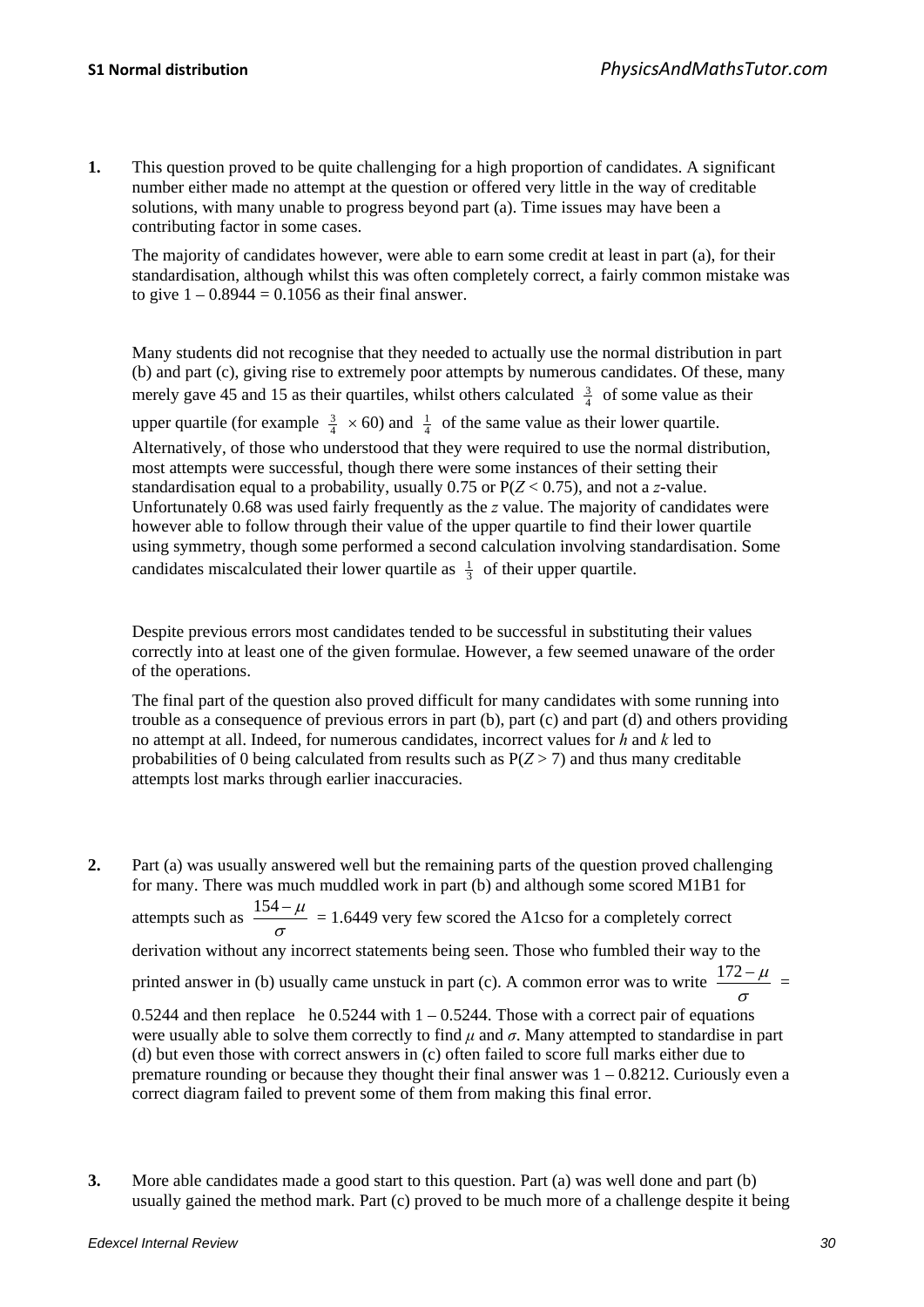very similar to questions set in previous papers on this topic. Many candidates gained 4 marks, and there were a number who could see what was required but could not quite answer fully, submitting solutions which had most of the components, but not in the right sequence. Many adjusted the sign, either losing it during the calculation, or right at the end when –50 did not appear to be correct. Many candidates did not use 0.8416, settling for 0.84. A few used a probability rather than a z value but this was less than in previous years. Some candidates drew diagrams to help their thought processes. In part (d) candidates lost marks as they were not confident in interpreting what their figures meant. Many candidates did not use correct statistical language and thus lost the marks, others commented on the standard deviation for *Y* being lower than that for *X* without considering the magnitude of the difference.

**4.** Most candidates tried this question and the standardisation in part (a) was usually correct but a small minority used 25 as the standard deviation. The majority found  $P(Z < 1.8)$  correctly but some gave the answer as  $1 - 0.9641$  and lost the second mark.

A clear diagram should have helped candidates with the next two parts for many gave answers to d and e where  $d > e$ . In part (b) many started correctly by calculating  $1 - 0.1151$  and using the tables to find  $z = \pm 1.2$ . However only the more alert chose the minus sign and they usually went on to score full marks in both parts (b) and (c). There were good arguments using the symmetry of the normal distribution in both parts (c) and (d). Some candidates who made little progress with (b) or (c) were able to draw a simple diagram in (d) and obtain the correct answer from  $1 - 2 \times 0.1151$ .

- **5.** Part (a) was answered with the highest degree of success with all but the weakest students not gaining 3 marks. Many candidates incorrectly interpreted the sign of the inequality in part (b) and went on to calculate a score above the mean. Many of those who arrived at an answer got circa 54 kg and failed to consider the reasonableness of their answer i.e. if the mean is 50kg, then 99% of the packets cannot weigh more than 54kg. Candidates often did not use the percentage points table quoting 2.33 instead of 2.3263 and this was reflected in the very small proportion of B marks awarded in part (b). Few candidates equated their standardised equation to a z-score with a consistent sign. Part (c) really sorted out those who really understood what was going on and who were hazily following the rules. Many failed to recognize that they only required the answer from part (a), a marked number specifically calculating the individual probabilities anew. The number who recognized that there was a factor of three involved was small although a significant number scored 2 marks by using  $p^2(1-p)$ . Quite marked was the significant number who multiplied 0.0688 by two rather than squaring it. There was also a fair number who added the probabilities rather than multiplying.
- **6.** Most candidates knew that mean = median for a normal distribution and wrote down the correct value, others obtained this by calculating  $(190 + 210)/2$ . In part (b) many were able to illustrate a correct probability statement on a diagram and most knew how to standardize but the key was to identify the statement  $P(X < 210) = 0.8$  (or equivalent) and then use the tables to find the z value of 0.8416 and this step defeated the majority. Some used the "large" table and obtained the less accurate  $z = 0.84$  but this still enabled them to score all the marks except the B1 for quoting 0.8416 from tables. In part (c) most were able to score some method marks for standardizing using their value of  $\sigma$  (provided this was positive!) and then attempting 1 - the probability from the tables. As usual the candidates' use of the notation connected with a normal distribution was poor: probabilities and *z* values were frequently muddled.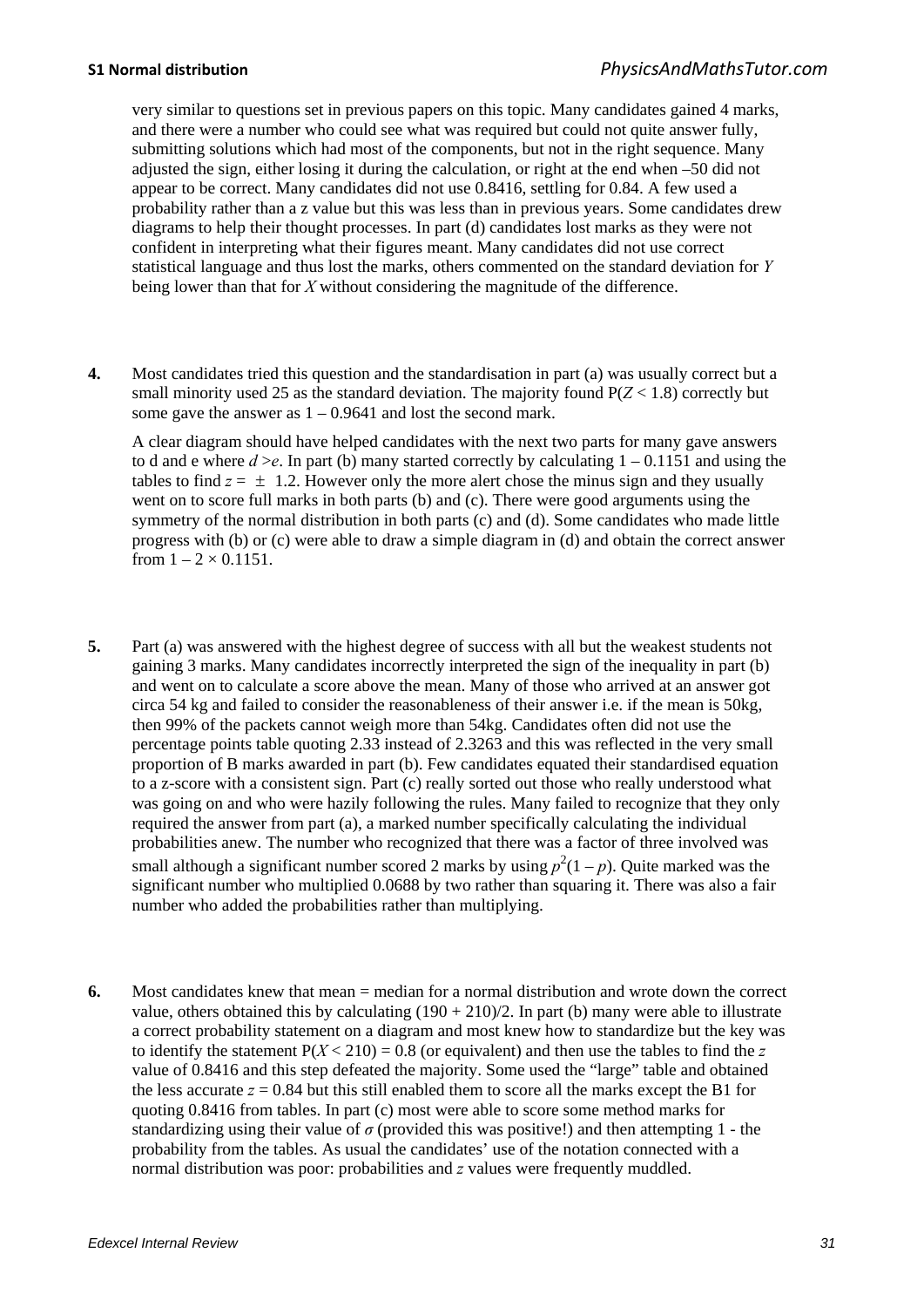- **7.** Part (a) was often done well but a substantial number omitted to subtract from 1; however most attempts standardised correctly with 4. The majority of candidates found part (b) required too much reasoning and either failed to add the 0.5 or got completely muddled in the use of the normal tables. A significant number did not understand the difference between a probability and a z value. A minority of candidates did not attempt this question.
- **8.** Apart from the small minority who used  $\sigma^2$  or  $\sqrt{\sigma}$  in their standardisation, this part of the question was answered well. A common mistake in part (b) was to think that  $P(X < k + 100) =$ 0.2090. The use of notation was often poor (with *z* values and probabilities often being equated) but many were able to find  $0.7910$  (from  $1 - 0.2090$ ) and often they also found  $z = 0.81$ although a few rounded the 0.2090 to 0.20 and used  $z = 0.8416$  from the table of percentage points. A number failed to standardize correctly and left the answer as  $k = 112.5$  and others forgot that  $k$  was required to the nearest integer and left their answer as  $k = 12.15$ . Overall though this question was answered quite well.
- **9.** It was unusual if a candidate scored 3 marks for the sketch. The mark for a bell-shaped curve was awarded to most candidates, but a particularly common problem was putting the value 1.65 on the wrong side of the sketch. Putting enough correct probabilities in the spaces was not
- **10.** A straight forward Normal question answered well by some candidates and not so well by others. Part (d) proved a good discriminator between those who understood the meaning of independence and those who didn't, though some were sidetracked into trying to justify the assumption rather than questioning it with some strange results.
- **11.** (a) This part of the question was generally well answered, with only a few candidates attempting to standardize with 3.5<sup>2</sup> or  $\sqrt{3.5}$ . Some candidates were unable to calculate the required probability once 0.9236 had been obtained. Occasionally a truncated value of  $z =$ 1.42 resulted in the final accuracy mark being lost.
	- (b) Many correct solutions were seen here.
	- (c) The majority of candidates seem to be unaware of the use of the percentage points table, and it was relatively rare to see  $z = -0.5244$ . The common errors were to use the tables incorrectly and use a value of 0.6179 or simply to use 0.3 or 0.7.
- **12.** The best candidates picked up full marks for this question. Generally part (a) and part (b) were answered well. There were many longwinded solutions to part (c) and quite a few confused responses to part (d) with confusion between z-scores and probabilities. Most candidates can standardise and find probabilities correctly, although some still use variance instead of standard deviation. Many candidates missed the simplicity of part (c) trying to over complicate it, and most of these never attempted part (d), perhaps not realising that they did not require part (c) for part (d).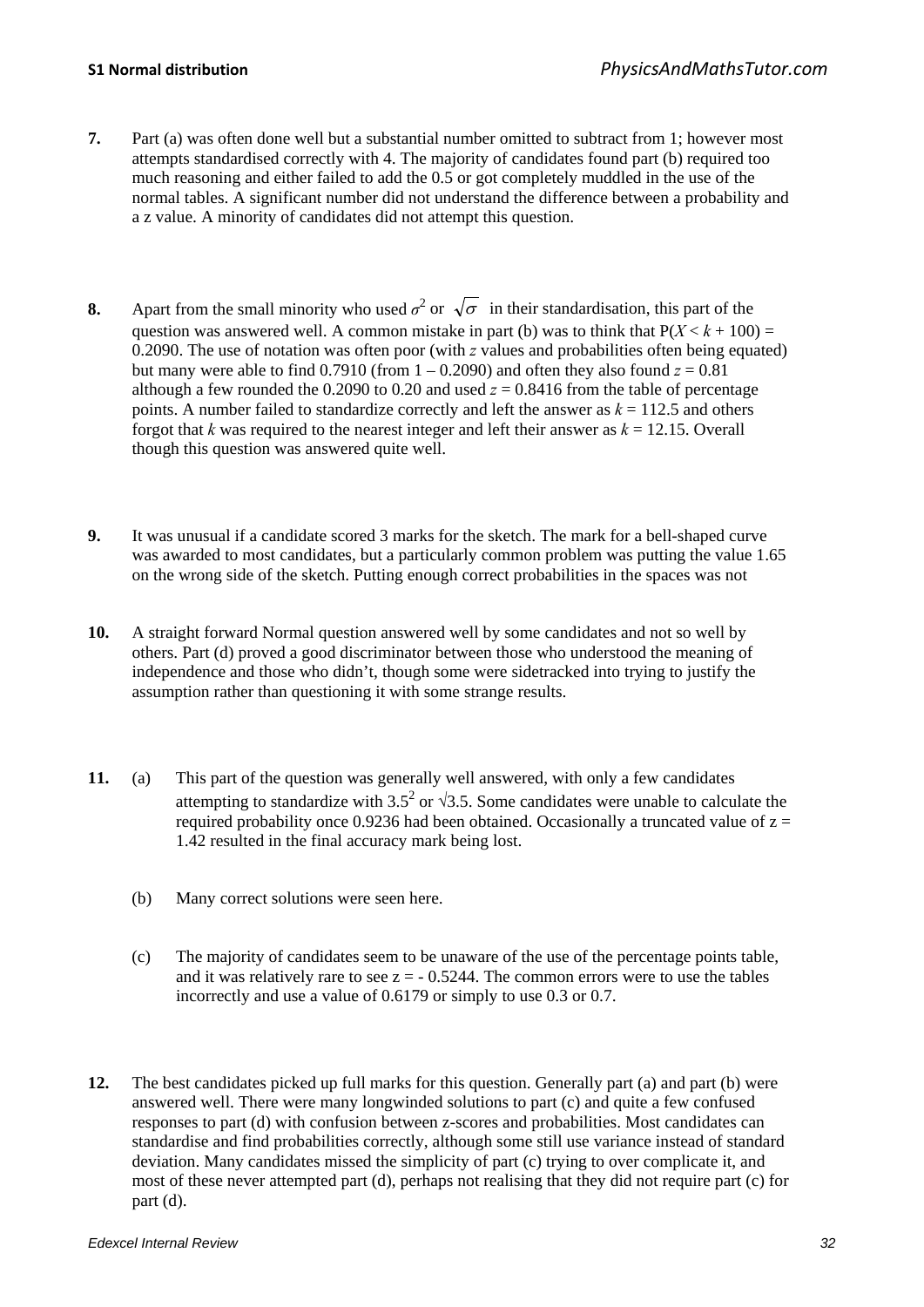- **13.** A poorly answered question, with a significant minority having little if any familiarity with normal distributions. The sketch was nearly always the correct shape, although the four values of 66, 81, 0.0359 and 0.1151 were not always indicated on it. Some thought that a probability of 0.0359 corresponded to over one half of the area beneath the curve. Confusion between probabilities and z-values is still extremely common, The first z-value of -1.80 was often not found; 1.80 was common, with some candidates faking their standardisation equation to eventually obtain the given value of  $s = 5$ , whilst others were unable to obtain this value at all. Candidates were more successful in obtaining the second z-value of 1.20. Attempts at solving the simultaneous equations were usually satisfactory. It was surprising to see how many candidates used their incorrect value of s to calculate the value of  $\mu$ . In part (c), the standardisation was usually done well by those candidates who reached this stage, with the correct answer frequently being obtained.
- **14.** Parts (a) and (b) were extremely well answered by candidates; the value of 664 for  $S_{yy}$  was occasionally miscopied as 646 from part (a) to part (b). Candidates found it surprisingly difficult to obtain both marks in part (c), with a contextual relationship frequently being omitted. In part (d) the calculation of the mean was straightforward for nearly all candidates. Those candidates who were able to provide a correct formula also accurately found the standard deviation; however, too many candidates at this level were quoting an incorrect formula. Part (e) proved a good discriminator, with relatively few concise solutions; some candidates managed to obtain the correct value of *a* after a page or so of working. Only a handful of candidates were able to see that the number of press-ups is a discrete variable, whereas normal distributions are continuous.
- **15.** The use of the Normal distribution appeared to be understood this year, but as before many of the candidates did not use the tables accurately in part (a). In spite of previous advice many candidates used a *z*-value of 0.84 instead of 0.8416 with consequent loss of marks. Part (b) was well answered but very few candidates could give a reasonable answer to the final part.
- **16.** There were very few good descriptions of the properties of the Normal distribution. Many candidates made comments that were general to any continuous probability distribution rather than specific to the Normal distribution. A generous mark scheme allowed many candidates to score most of the marks in part (b) but many could not handle the use of tables to gain the final mark.